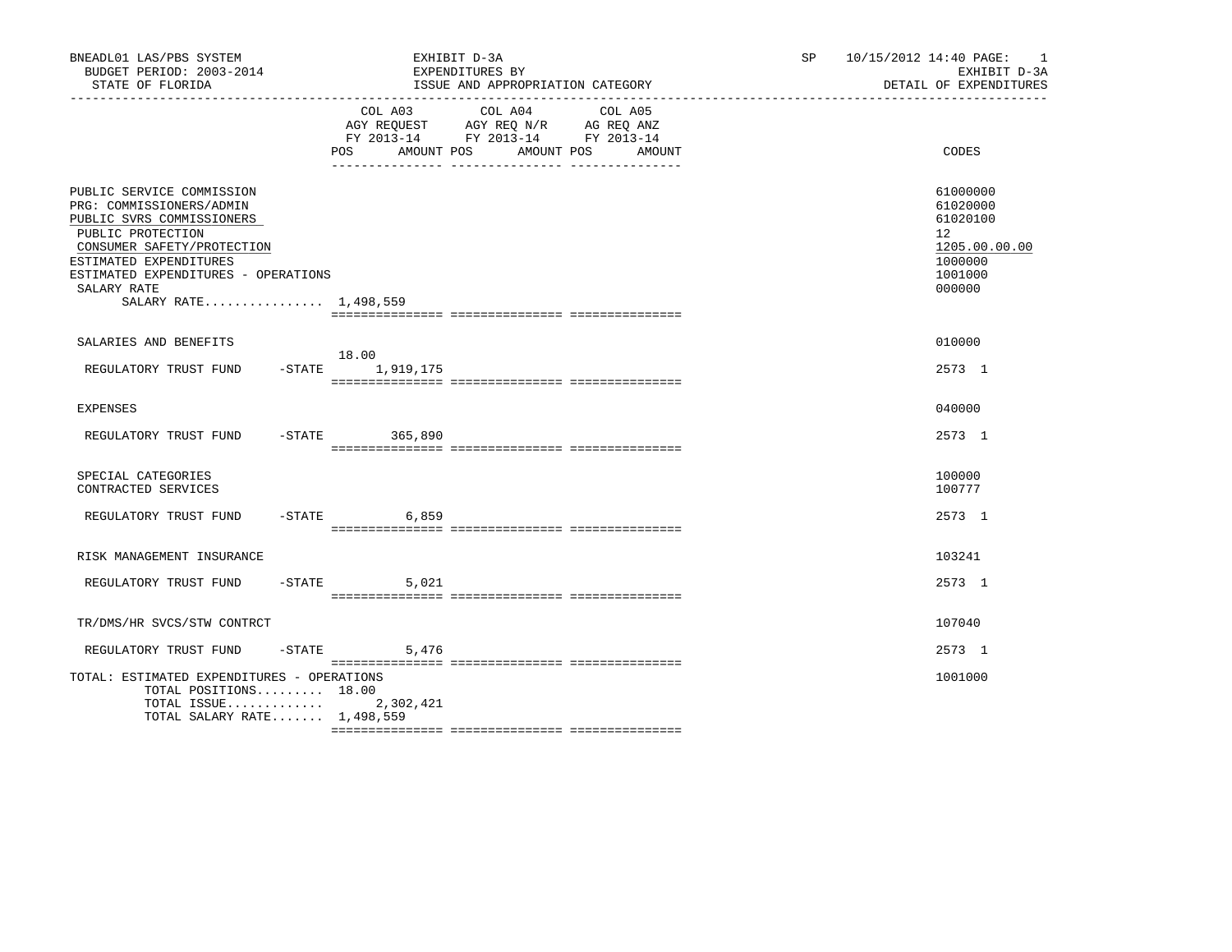| BNEADL01 LAS/PBS SYSTEM<br>BUDGET PERIOD: 2003-2014<br>STATE OF FLORIDA                                                                                                                                                                                        |           |                              | EXHIBIT D-3A<br>EXPENDITURES BY<br>ISSUE AND APPROPRIATION CATEGORY                                                                                                               |                                 | SP and the set of the set of the set of the set of the set of the set of the set of the set of the set of the set of the set of the set of the set of the set of the set of the set of the set of the set of the set of the se | 10/15/2012 14:40 PAGE: | 2<br>EXHIBIT D-3A<br>DETAIL OF EXPENDITURES                                                       |
|----------------------------------------------------------------------------------------------------------------------------------------------------------------------------------------------------------------------------------------------------------------|-----------|------------------------------|-----------------------------------------------------------------------------------------------------------------------------------------------------------------------------------|---------------------------------|--------------------------------------------------------------------------------------------------------------------------------------------------------------------------------------------------------------------------------|------------------------|---------------------------------------------------------------------------------------------------|
|                                                                                                                                                                                                                                                                |           | COL A03<br>POS<br>AMOUNT POS | COL A04<br>$\begin{tabular}{lllllll} AGY & \texttt{REQUEST} & \texttt{AGY REQ} & \texttt{N/R} & \texttt{AG REQ} & \texttt{ANZ} \end{tabular}$<br>FY 2013-14 FY 2013-14 FY 2013-14 | COL A05<br>AMOUNT POS<br>AMOUNT |                                                                                                                                                                                                                                |                        | CODES                                                                                             |
| PUBLIC SERVICE COMMISSION<br>PRG: COMMISSIONERS/ADMIN<br>PUBLIC SVRS COMMISSIONERS<br>PUBLIC PROTECTION<br>CONSUMER SAFETY/PROTECTION<br>ESTIMATED EXPENDITURES<br>CASUALTY INSURANCE PREMIUM<br>ADJUSTMENT<br>SPECIAL CATEGORIES<br>RISK MANAGEMENT INSURANCE |           |                              |                                                                                                                                                                                   |                                 |                                                                                                                                                                                                                                |                        | 61000000<br>61020000<br>61020100<br>12<br>1205.00.00.00<br>1000000<br>1001090<br>100000<br>103241 |
| REGULATORY TRUST FUND -STATE 6979-                                                                                                                                                                                                                             |           |                              |                                                                                                                                                                                   |                                 |                                                                                                                                                                                                                                |                        | 2573 1                                                                                            |
| FLORIDA RETIREMENT SYSTEM<br>CONTRIBUTION ADJUSTMENT FOR<br>FISCAL YEAR 2012-2013<br>SALARIES AND BENEFITS                                                                                                                                                     |           |                              |                                                                                                                                                                                   |                                 |                                                                                                                                                                                                                                |                        | 1001240<br>010000                                                                                 |
| REGULATORY TRUST FUND                                                                                                                                                                                                                                          |           | $-$ STATE<br>3,217           |                                                                                                                                                                                   |                                 |                                                                                                                                                                                                                                |                        | 2573 1                                                                                            |
| ADJUSTMENT TO STATE HEALTH<br>INSURANCE PREMIUM CONTRIBUTION -<br>FISCAL YEAR 2012-13<br>SALARIES AND BENEFITS<br>REGULATORY TRUST FUND                                                                                                                        |           | $-STATE$<br>2,516            |                                                                                                                                                                                   |                                 |                                                                                                                                                                                                                                |                        | 1001830<br>010000<br>2573 1                                                                       |
|                                                                                                                                                                                                                                                                |           |                              |                                                                                                                                                                                   |                                 |                                                                                                                                                                                                                                |                        |                                                                                                   |
| REALLOCATION OF HUMAN RESOURCES<br>OUTSOURCING<br>SPECIAL CATEGORIES<br>TR/DMS/HR SVCS/STW CONTRCT                                                                                                                                                             |           |                              |                                                                                                                                                                                   |                                 |                                                                                                                                                                                                                                |                        | 1005900<br>100000<br>107040                                                                       |
| REGULATORY TRUST FUND                                                                                                                                                                                                                                          | $-$ STATE | 313                          |                                                                                                                                                                                   |                                 |                                                                                                                                                                                                                                |                        | 2573 1                                                                                            |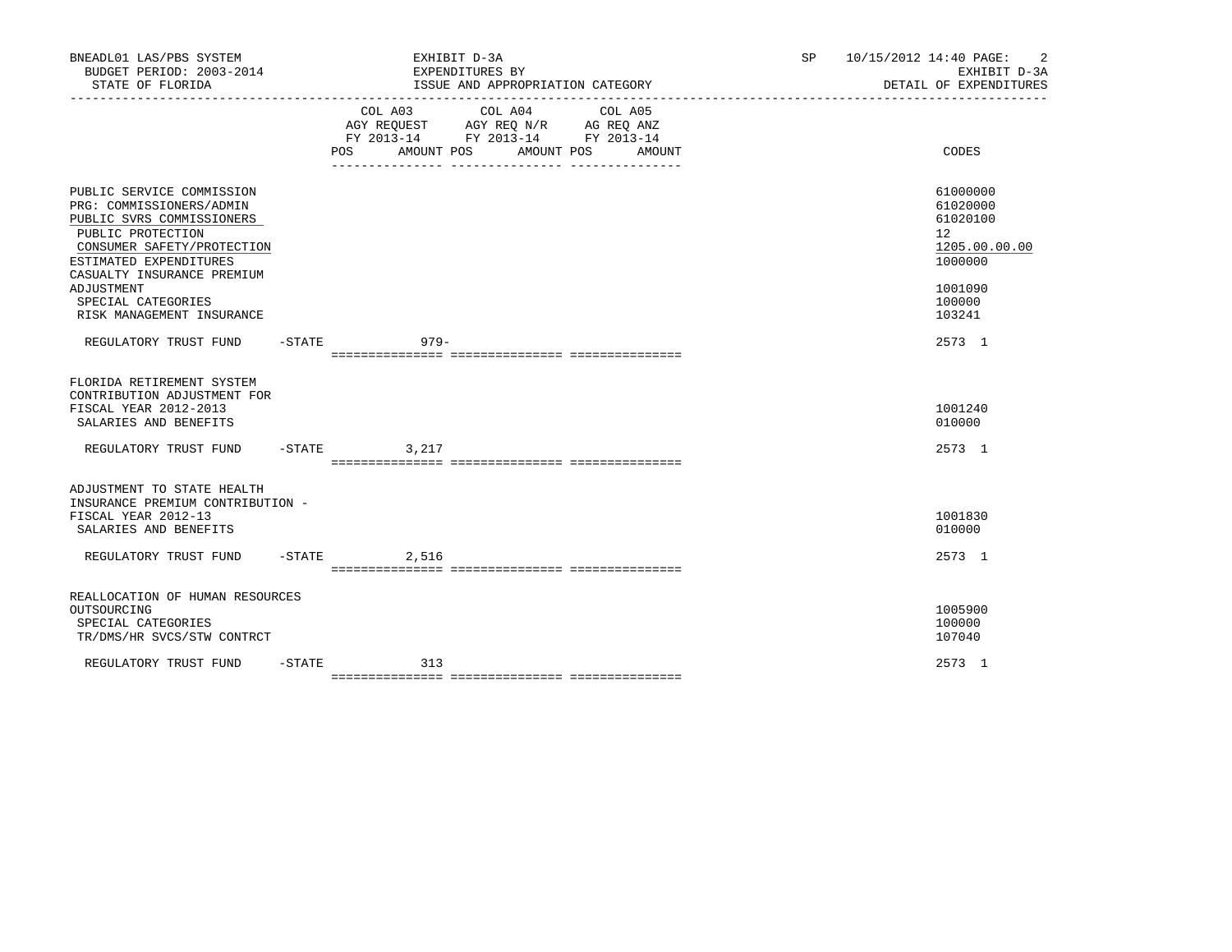| BNEADL01 LAS/PBS SYSTEM<br>BUDGET PERIOD: 2003-2014<br>STATE OF FLORIDA                                                                                                                                                                                                                                                                                                                                                                                                                                                                                                                                                                                                                                                                                                                                                                                                                                                                              |            | EXHIBIT D-3A<br>EXPENDITURES BY<br>ISSUE AND APPROPRIATION CATEGORY                                                                                        |                  | SP       | 10/15/2012 14:40 PAGE:<br>EXHIBIT D-3A<br>DETAIL OF EXPENDITURES                        |
|------------------------------------------------------------------------------------------------------------------------------------------------------------------------------------------------------------------------------------------------------------------------------------------------------------------------------------------------------------------------------------------------------------------------------------------------------------------------------------------------------------------------------------------------------------------------------------------------------------------------------------------------------------------------------------------------------------------------------------------------------------------------------------------------------------------------------------------------------------------------------------------------------------------------------------------------------|------------|------------------------------------------------------------------------------------------------------------------------------------------------------------|------------------|----------|-----------------------------------------------------------------------------------------|
|                                                                                                                                                                                                                                                                                                                                                                                                                                                                                                                                                                                                                                                                                                                                                                                                                                                                                                                                                      |            | $\begin{tabular}{lcccc} COL A03 & COL A04 & COL A05 \\ AGY REQUEST & AGY REQ N/R & AG REQ ANZ \\ FY & 2013-14 & FY & 2013-14 & FY & 2013-14 \end{tabular}$ |                  |          |                                                                                         |
|                                                                                                                                                                                                                                                                                                                                                                                                                                                                                                                                                                                                                                                                                                                                                                                                                                                                                                                                                      | <b>POS</b> | AMOUNT POS AMOUNT POS                                                                                                                                      | AMOUNT           |          | CODES                                                                                   |
| PUBLIC SERVICE COMMISSION<br>PRG: COMMISSIONERS/ADMIN<br>PUBLIC SVRS COMMISSIONERS<br>PUBLIC PROTECTION<br>CONSUMER SAFETY/PROTECTION<br>ADJUSTMENTS TO CURRENT YEAR<br>ESTIMATED EXPENDITURES<br>APPROVED BUDGET AMENDMENT<br>SALARY RATE                                                                                                                                                                                                                                                                                                                                                                                                                                                                                                                                                                                                                                                                                                           |            |                                                                                                                                                            |                  |          | 61000000<br>61020000<br>61020100<br>12<br>1205.00.00.00<br>1600000<br>1601010<br>000000 |
| SALARY RATE 24,557-                                                                                                                                                                                                                                                                                                                                                                                                                                                                                                                                                                                                                                                                                                                                                                                                                                                                                                                                  |            |                                                                                                                                                            |                  |          |                                                                                         |
|                                                                                                                                                                                                                                                                                                                                                                                                                                                                                                                                                                                                                                                                                                                                                                                                                                                                                                                                                      |            |                                                                                                                                                            |                  |          |                                                                                         |
| AGENCY ISSUE NARRATIVE:<br>2013-2014 BUDGET YEAR NARRATIVE:<br>Approved Budget Amendment EOG#: B0077<br>Provides budget authority within the Regulatory Trust Fund from the Public Service Commission's Executive Direction and<br>Support Services budget entity to the Utility Regulation and Consumer Assistance budget entity and the Auditing and<br>Performance Analysis budget entity to implement an agency reorganization.<br>Provides for the transfer of seven positions and corresponding rate from the Public Service Commission's Executive<br>Direction and Support Services budget entity to the Utility Regulation and Consumer Assistance budget entity in order to<br>reorganize by academic disciplines to provide management with the ability to better utilize staff. Provides for<br>realignment of the salary rate across the Public Service Commission's five budget entities.<br>POSITION DETAIL OF SALARIES AND BENEFITS: |            | FTE BASE RATE ADDITIVES BENEFITS                                                                                                                           | IT COMPONENT? NO | SUBTOTAL | LAPSE LAPSED SALARIES<br>% AND BENEFITS                                                 |
| A03 - AGY REOUEST FY 2013-14                                                                                                                                                                                                                                                                                                                                                                                                                                                                                                                                                                                                                                                                                                                                                                                                                                                                                                                         |            |                                                                                                                                                            |                  |          |                                                                                         |
| CHANGES TO CURRENTLY AUTHORIZED POSITIONS<br>RA06 RATE ADJ - NO FTE - NO SALARY - NO BENEFITS<br>N0001 001                                                                                                                                                                                                                                                                                                                                                                                                                                                                                                                                                                                                                                                                                                                                                                                                                                           |            | $24,557-$                                                                                                                                                  |                  |          |                                                                                         |
| TOTAL SALARY RATE                                                                                                                                                                                                                                                                                                                                                                                                                                                                                                                                                                                                                                                                                                                                                                                                                                                                                                                                    |            | 24,557-                                                                                                                                                    |                  |          | ===============                                                                         |
|                                                                                                                                                                                                                                                                                                                                                                                                                                                                                                                                                                                                                                                                                                                                                                                                                                                                                                                                                      |            |                                                                                                                                                            |                  |          |                                                                                         |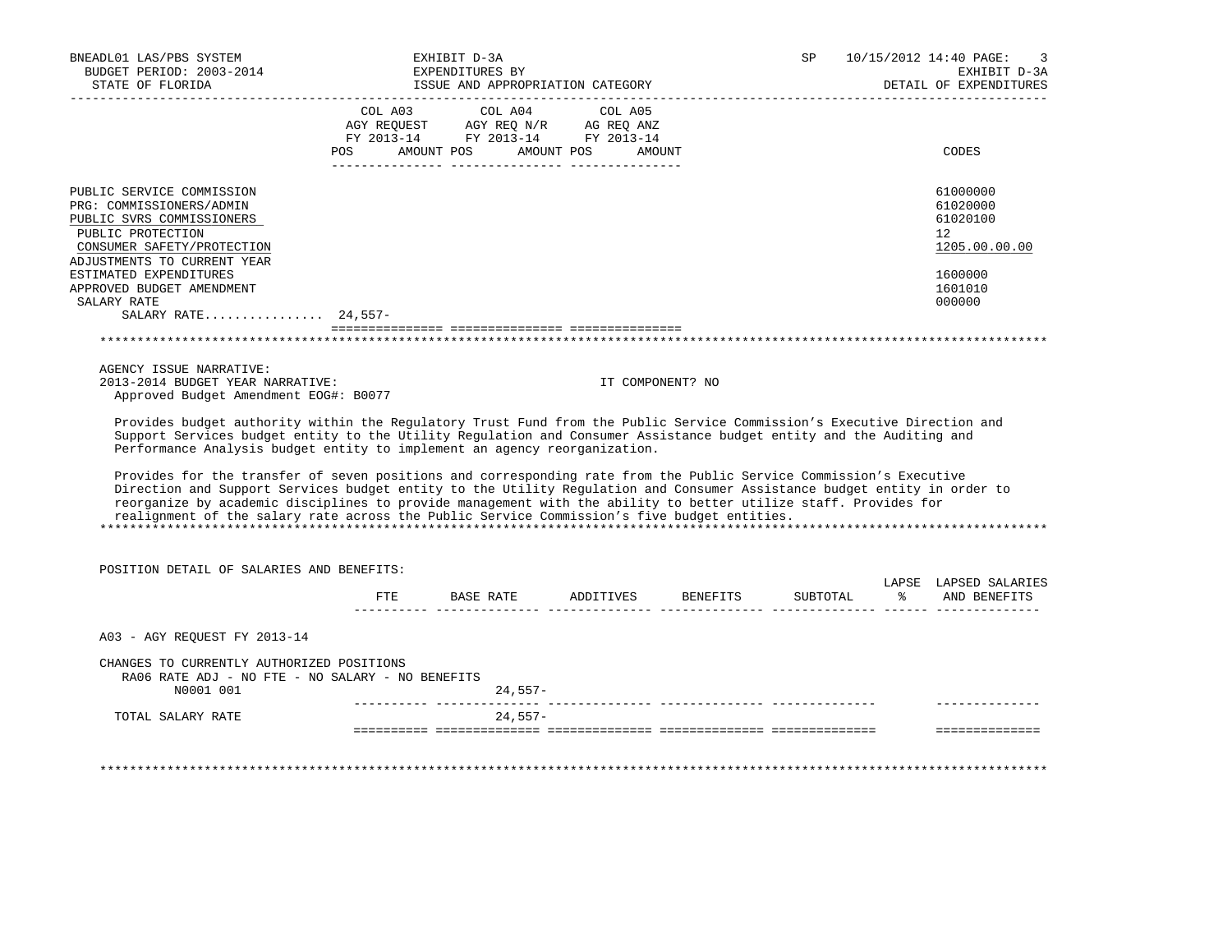| BNEADL01 LAS/PBS SYSTEM<br>BUDGET PERIOD: 2003-2014<br>STATE OF FLORIDA                                                                                                                                                                                           | EXHIBIT D-3A<br>EXPENDITURES BY<br>ISSUE AND APPROPRIATION CATEGORY                                                                                                   | SP<br>10/15/2012 14:40 PAGE:<br>4<br>EXHIBIT D-3A<br>DETAIL OF EXPENDITURES |
|-------------------------------------------------------------------------------------------------------------------------------------------------------------------------------------------------------------------------------------------------------------------|-----------------------------------------------------------------------------------------------------------------------------------------------------------------------|-----------------------------------------------------------------------------|
|                                                                                                                                                                                                                                                                   | COL A03 COL A04 COL A05<br>AGY REQUEST AGY REQ N/R AG REQ ANZ<br>FY 2013-14 FY 2013-14 FY 2013-14<br>POS AMOUNT POS AMOUNT POS AMOUNT<br>------------ --------------- | CODES                                                                       |
| PUBLIC SERVICE COMMISSION<br>PRG: COMMISSIONERS/ADMIN<br>PUBLIC SVRS COMMISSIONERS<br>PUBLIC PROTECTION<br>CONSUMER SAFETY/PROTECTION<br>ANNUALIZATION OF ADMINISTERED<br>FUNDS APPROPRIATIONS<br>STATE HEALTH INSURANCE ADJUSTMENT<br>FOR FY 2012-13 - 10 MONTHS |                                                                                                                                                                       | 61000000<br>61020000<br>61020100<br>12<br>1205.00.00.00<br>26A0000          |
| <b>ANNUALIZATION</b><br>SALARIES AND BENEFITS                                                                                                                                                                                                                     |                                                                                                                                                                       | 26A1830<br>010000                                                           |
| REGULATORY TRUST FUND -STATE                                                                                                                                                                                                                                      | 12,580                                                                                                                                                                | 2573 1                                                                      |
| TOTAL: CONSUMER SAFETY/PROTECTION<br>BY FUND TYPE                                                                                                                                                                                                                 | 18.00                                                                                                                                                                 | 1205.00.00.00                                                               |
| SALARY RATE 1,474,002                                                                                                                                                                                                                                             |                                                                                                                                                                       | 2000                                                                        |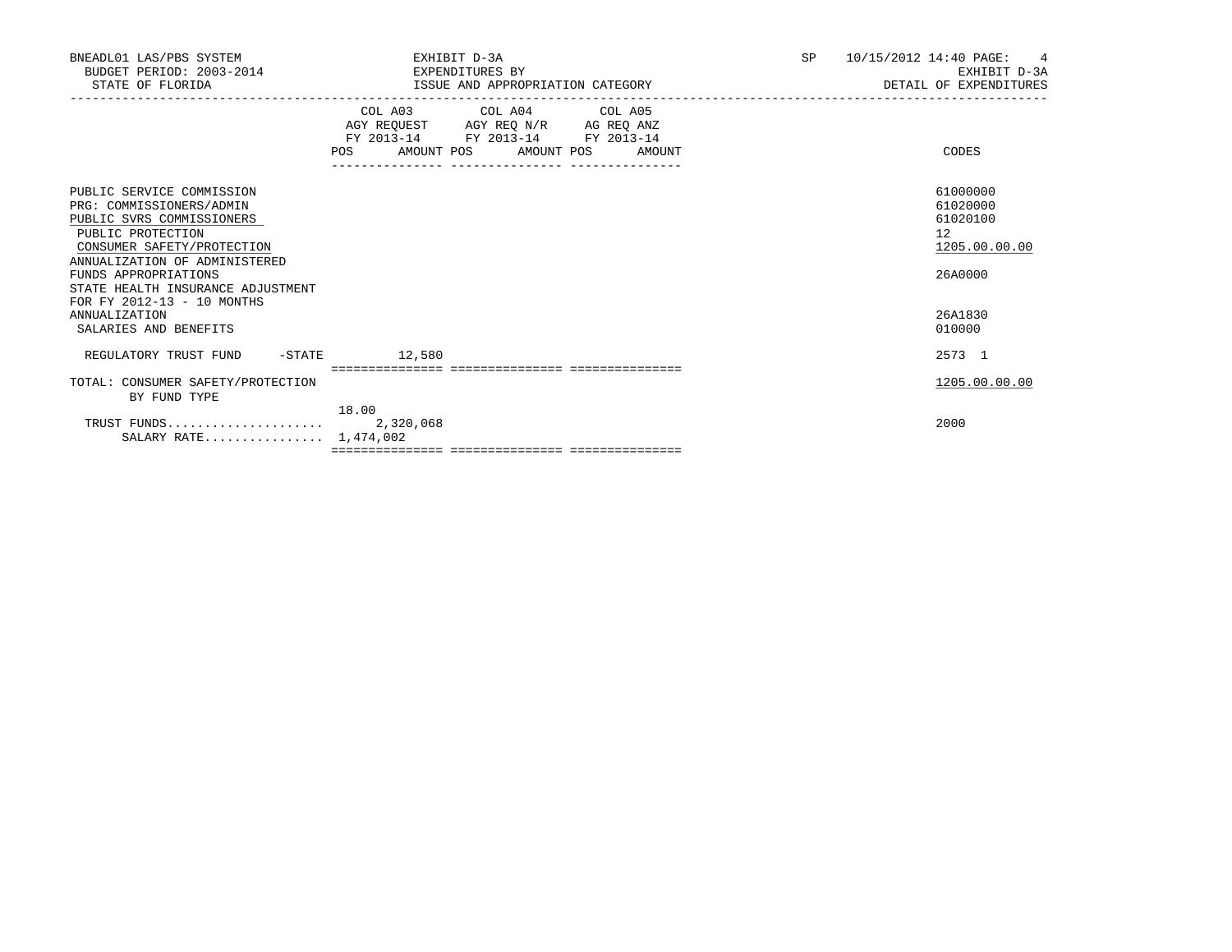| BNEADL01 LAS/PBS SYSTEM<br>BUDGET PERIOD: 2003-2014<br>STATE OF FLORIDA                                                                                                                                                                              | EXHIBIT D-3A                        | EXPENDITURES BY<br>ISSUE AND APPROPRIATION CATEGORY                                                                  | SP | 10/15/2012 14:40 PAGE:<br>-5<br>EXHIBIT D-3A<br>DETAIL OF EXPENDITURES                  |
|------------------------------------------------------------------------------------------------------------------------------------------------------------------------------------------------------------------------------------------------------|-------------------------------------|----------------------------------------------------------------------------------------------------------------------|----|-----------------------------------------------------------------------------------------|
|                                                                                                                                                                                                                                                      | COL A03<br><b>POS</b><br>AMOUNT POS | COL A04<br>COL A05<br>AGY REQUEST AGY REQ N/R AG REQ ANZ<br>FY 2013-14 FY 2013-14 FY 2013-14<br>AMOUNT POS<br>AMOUNT |    | CODES                                                                                   |
| PUBLIC SERVICE COMMISSION<br>PRG: COMMISSIONERS/ADMIN<br>EXC DIRECTION/SUPPORT SRVS<br>GOV OPERATIONS/SUPPORT<br>EXEC LEADERSHIP/SUPPRT SVC<br>ESTIMATED EXPENDITURES<br>ESTIMATED EXPENDITURES - OPERATIONS<br>SALARY RATE<br>SALARY RATE 3,445,170 |                                     |                                                                                                                      |    | 61000000<br>61020000<br>61020200<br>16<br>1602.00.00.00<br>1000000<br>1001000<br>000000 |
| SALARIES AND BENEFITS                                                                                                                                                                                                                                |                                     |                                                                                                                      |    | 010000                                                                                  |
| REGULATORY TRUST FUND                                                                                                                                                                                                                                | 68.00<br>$-$ STATE 4, 367, 767      |                                                                                                                      |    | 2573 1                                                                                  |
| OTHER PERSONAL SERVICES                                                                                                                                                                                                                              |                                     |                                                                                                                      |    | 030000                                                                                  |
| REGULATORY TRUST FUND                                                                                                                                                                                                                                | $-$ STATE $117, 258$                |                                                                                                                      |    | 2573 1                                                                                  |
| <b>EXPENSES</b>                                                                                                                                                                                                                                      |                                     |                                                                                                                      |    | 040000                                                                                  |
| REGULATORY TRUST FUND                                                                                                                                                                                                                                | -STATE 1,197,597                    |                                                                                                                      |    | 2573 1                                                                                  |
| OPERATING CAPITAL OUTLAY                                                                                                                                                                                                                             |                                     |                                                                                                                      |    | 060000                                                                                  |
| REGULATORY TRUST FUND<br>$-$ STATE                                                                                                                                                                                                                   | 266,200                             |                                                                                                                      |    | 2573 1                                                                                  |
| SPECIAL CATEGORIES<br>ACOUISITION/MOTOR VEHICLES                                                                                                                                                                                                     |                                     |                                                                                                                      |    | 100000<br>100021                                                                        |
| REGULATORY TRUST FUND                                                                                                                                                                                                                                | $-$ STATE 72,055                    |                                                                                                                      |    | 2573 1                                                                                  |
| CONTRACTED SERVICES                                                                                                                                                                                                                                  |                                     |                                                                                                                      |    | 100777                                                                                  |
| $-$ STATE<br>REGULATORY TRUST FUND                                                                                                                                                                                                                   | 263,067                             |                                                                                                                      |    | 2573 1                                                                                  |
| RISK MANAGEMENT INSURANCE                                                                                                                                                                                                                            |                                     |                                                                                                                      |    | 103241                                                                                  |
| $-STATE$<br>REGULATORY TRUST FUND                                                                                                                                                                                                                    | 18,969                              |                                                                                                                      |    | 2573 1                                                                                  |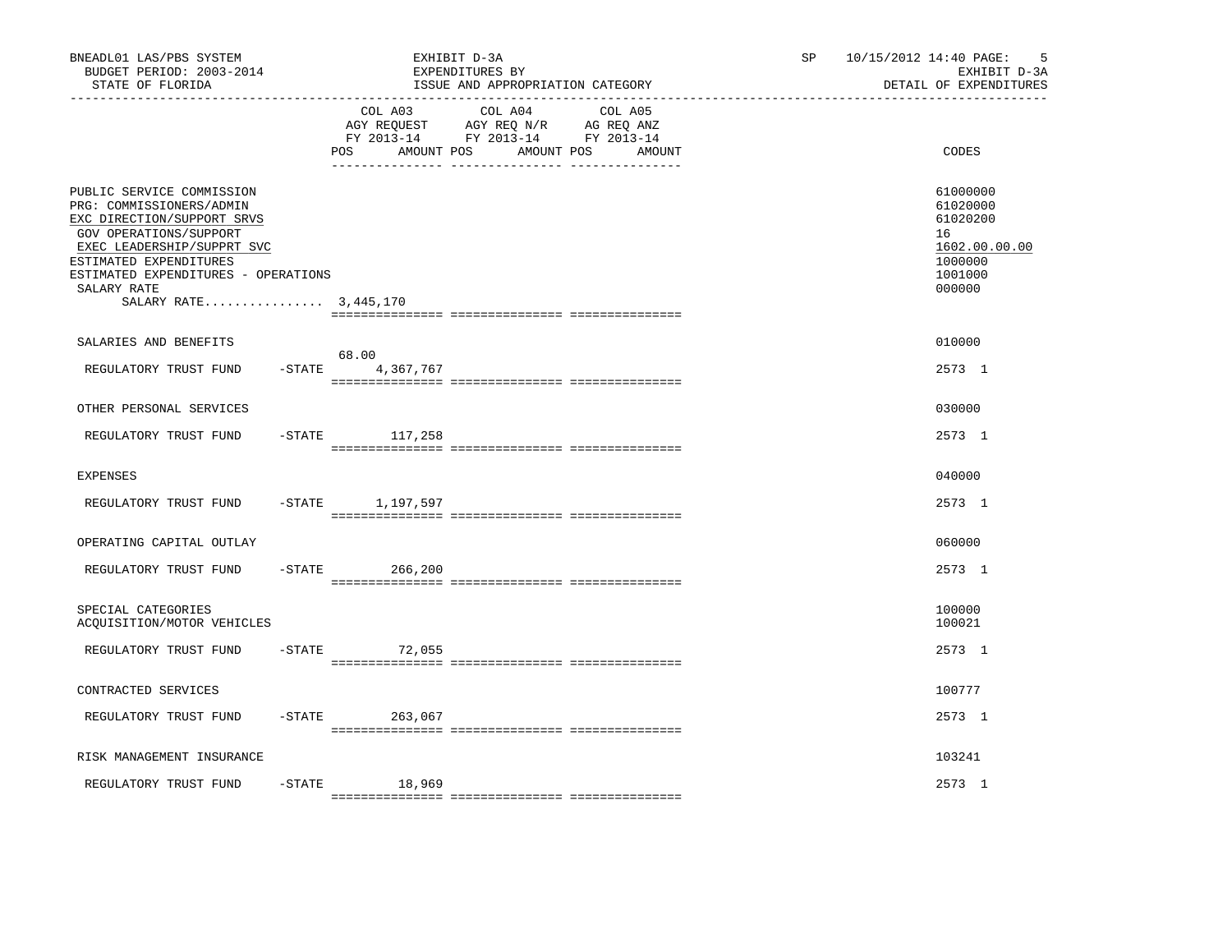| BNEADL01 LAS/PBS SYSTEM<br>BUDGET PERIOD: 2003-2014<br>STATE OF FLORIDA                                                                                                                                                                                          |           |                                  | EXHIBIT D-3A<br>EXPENDITURES BY<br>ISSUE AND APPROPRIATION CATEGORY                             |                   | SP and the set of the set of the set of the set of the set of the set of the set of the set of the set of the set of the set of the set of the set of the set of the set of the set of the set of the set of the set of the se | 10/15/2012 14:40 PAGE:<br>- 6<br>EXHIBIT D-3A<br>DETAIL OF EXPENDITURES                           |
|------------------------------------------------------------------------------------------------------------------------------------------------------------------------------------------------------------------------------------------------------------------|-----------|----------------------------------|-------------------------------------------------------------------------------------------------|-------------------|--------------------------------------------------------------------------------------------------------------------------------------------------------------------------------------------------------------------------------|---------------------------------------------------------------------------------------------------|
|                                                                                                                                                                                                                                                                  |           | COL A03<br>POS FOR<br>AMOUNT POS | COL A04<br>AGY REQUEST AGY REQ N/R AG REQ ANZ<br>FY 2013-14 FY 2013-14 FY 2013-14<br>AMOUNT POS | COL A05<br>AMOUNT |                                                                                                                                                                                                                                | CODES                                                                                             |
| PUBLIC SERVICE COMMISSION<br>PRG: COMMISSIONERS/ADMIN<br>EXC DIRECTION/SUPPORT SRVS<br>GOV OPERATIONS/SUPPORT<br>EXEC LEADERSHIP/SUPPRT SVC<br>ESTIMATED EXPENDITURES<br>ESTIMATED EXPENDITURES - OPERATIONS<br>SPECIAL CATEGORIES<br>TR/DMS/HR SVCS/STW CONTRCT |           |                                  |                                                                                                 |                   |                                                                                                                                                                                                                                | 61000000<br>61020000<br>61020200<br>16<br>1602.00.00.00<br>1000000<br>1001000<br>100000<br>107040 |
| REGULATORY TRUST FUND                                                                                                                                                                                                                                            |           | $-$ STATE 24,655                 |                                                                                                 |                   |                                                                                                                                                                                                                                | 2573 1                                                                                            |
| DATA PROCESSING SERVICES<br>OTHER DATA PROCESSING SVCS                                                                                                                                                                                                           |           |                                  |                                                                                                 |                   |                                                                                                                                                                                                                                | 210000<br>210014                                                                                  |
| REGULATORY TRUST FUND                                                                                                                                                                                                                                            | $-STATE$  | 46,746                           |                                                                                                 |                   |                                                                                                                                                                                                                                | 2573 1                                                                                            |
| SOUTHWOOD SRC                                                                                                                                                                                                                                                    |           |                                  |                                                                                                 |                   |                                                                                                                                                                                                                                | 210021                                                                                            |
| REGULATORY TRUST FUND                                                                                                                                                                                                                                            | $-$ STATE | 7,856                            |                                                                                                 |                   |                                                                                                                                                                                                                                | 2573 1                                                                                            |
| TOTAL: ESTIMATED EXPENDITURES - OPERATIONS<br>TOTAL POSITIONS 68.00<br>TOTAL ISSUE<br>TOTAL SALARY RATE $3,445,170$                                                                                                                                              |           | 6,382,170                        |                                                                                                 |                   |                                                                                                                                                                                                                                | 1001000                                                                                           |
| CASUALTY INSURANCE PREMIUM<br>ADJUSTMENT<br>SPECIAL CATEGORIES<br>RISK MANAGEMENT INSURANCE                                                                                                                                                                      |           |                                  |                                                                                                 |                   |                                                                                                                                                                                                                                | 1001090<br>100000<br>103241                                                                       |
| REGULATORY TRUST FUND                                                                                                                                                                                                                                            |           | $-STATE$<br>3,699-               |                                                                                                 |                   |                                                                                                                                                                                                                                | 2573 1                                                                                            |
| FLORIDA RETIREMENT SYSTEM<br>CONTRIBUTION ADJUSTMENT FOR<br>FISCAL YEAR 2012-2013<br>SALARIES AND BENEFITS                                                                                                                                                       |           |                                  |                                                                                                 |                   |                                                                                                                                                                                                                                | 1001240<br>010000                                                                                 |
| REGULATORY TRUST FUND                                                                                                                                                                                                                                            |           | $-STATE$ 12,431                  |                                                                                                 |                   |                                                                                                                                                                                                                                | 2573 1                                                                                            |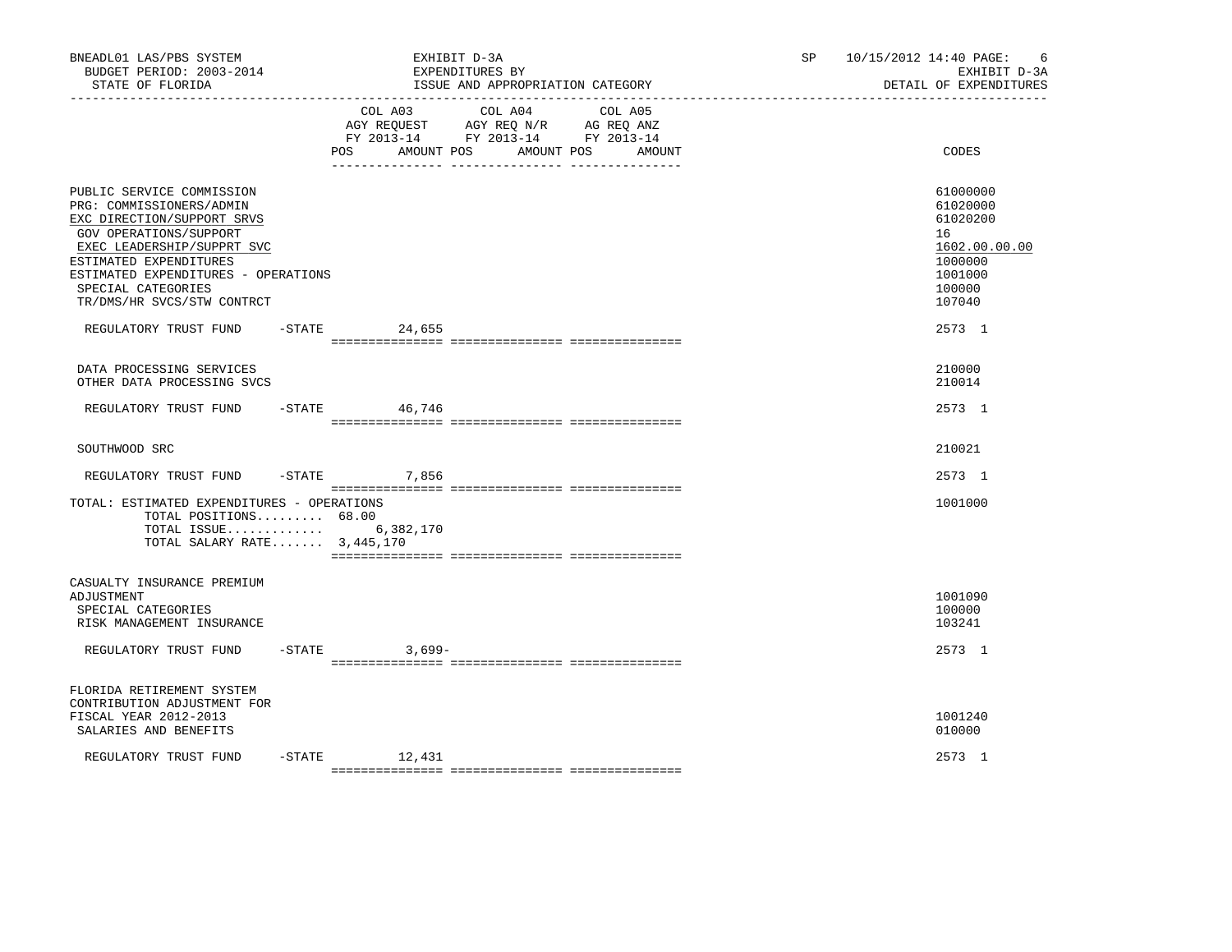| BNEADL01 LAS/PBS SYSTEM<br>BUDGET PERIOD: 2003-2014<br>STATE OF FLORIDA                                                                                                                                                                                                                | EXHIBIT D-3A<br>EXPENDITURES BY<br>ISSUE AND APPROPRIATION CATEGORY                                                                   | SP 10/15/2012 14:40 PAGE: 7<br>EXHIBIT D-3A<br>DETAIL OF EXPENDITURES                   |
|----------------------------------------------------------------------------------------------------------------------------------------------------------------------------------------------------------------------------------------------------------------------------------------|---------------------------------------------------------------------------------------------------------------------------------------|-----------------------------------------------------------------------------------------|
|                                                                                                                                                                                                                                                                                        | COL A03 COL A04 COL A05<br>AGY REQUEST AGY REQ N/R AG REQ ANZ<br>FY 2013-14 FY 2013-14 FY 2013-14<br>POS AMOUNT POS AMOUNT POS AMOUNT | CODES                                                                                   |
| PUBLIC SERVICE COMMISSION<br>PRG: COMMISSIONERS/ADMIN<br>EXC DIRECTION/SUPPORT SRVS<br>GOV OPERATIONS/SUPPORT<br>EXEC LEADERSHIP/SUPPRT SVC<br>ESTIMATED EXPENDITURES<br>FLORIDA RETIREMENT SYSTEM<br>CONTRIBUTION ADJUSTMENT FOR<br>FISCAL YEAR 2012-2013<br>DATA PROCESSING SERVICES |                                                                                                                                       | 61000000<br>61020000<br>61020200<br>16<br>1602.00.00.00<br>1000000<br>1001240<br>210000 |
| SOUTHWOOD SRC<br>REGULATORY TRUST FUND -STATE                                                                                                                                                                                                                                          |                                                                                                                                       | 210021<br>2573 1                                                                        |
| TOTAL: FLORIDA RETIREMENT SYSTEM<br>CONTRIBUTION ADJUSTMENT FOR<br>FISCAL YEAR 2012-2013<br>TOTAL ISSUE                                                                                                                                                                                | 12,435                                                                                                                                | 1001240                                                                                 |
| ADJUSTMENT TO STATE HEALTH<br>INSURANCE PREMIUM CONTRIBUTION -<br>FISCAL YEAR 2012-13<br>SALARIES AND BENEFITS                                                                                                                                                                         |                                                                                                                                       | 1001830<br>010000                                                                       |
| REGULATORY TRUST FUND -STATE 8,538                                                                                                                                                                                                                                                     |                                                                                                                                       | 2573 1                                                                                  |
| DATA PROCESSING SERVICES<br>SOUTHWOOD SRC                                                                                                                                                                                                                                              |                                                                                                                                       | 210000<br>210021                                                                        |
| REGULATORY TRUST FUND -STATE                                                                                                                                                                                                                                                           |                                                                                                                                       | 2573 1                                                                                  |
| TOTAL: ADJUSTMENT TO STATE HEALTH<br>INSURANCE PREMIUM CONTRIBUTION -<br>FISCAL YEAR 2012-13                                                                                                                                                                                           |                                                                                                                                       | 1001830                                                                                 |
| TOTAL ISSUE                                                                                                                                                                                                                                                                            | 8,542                                                                                                                                 |                                                                                         |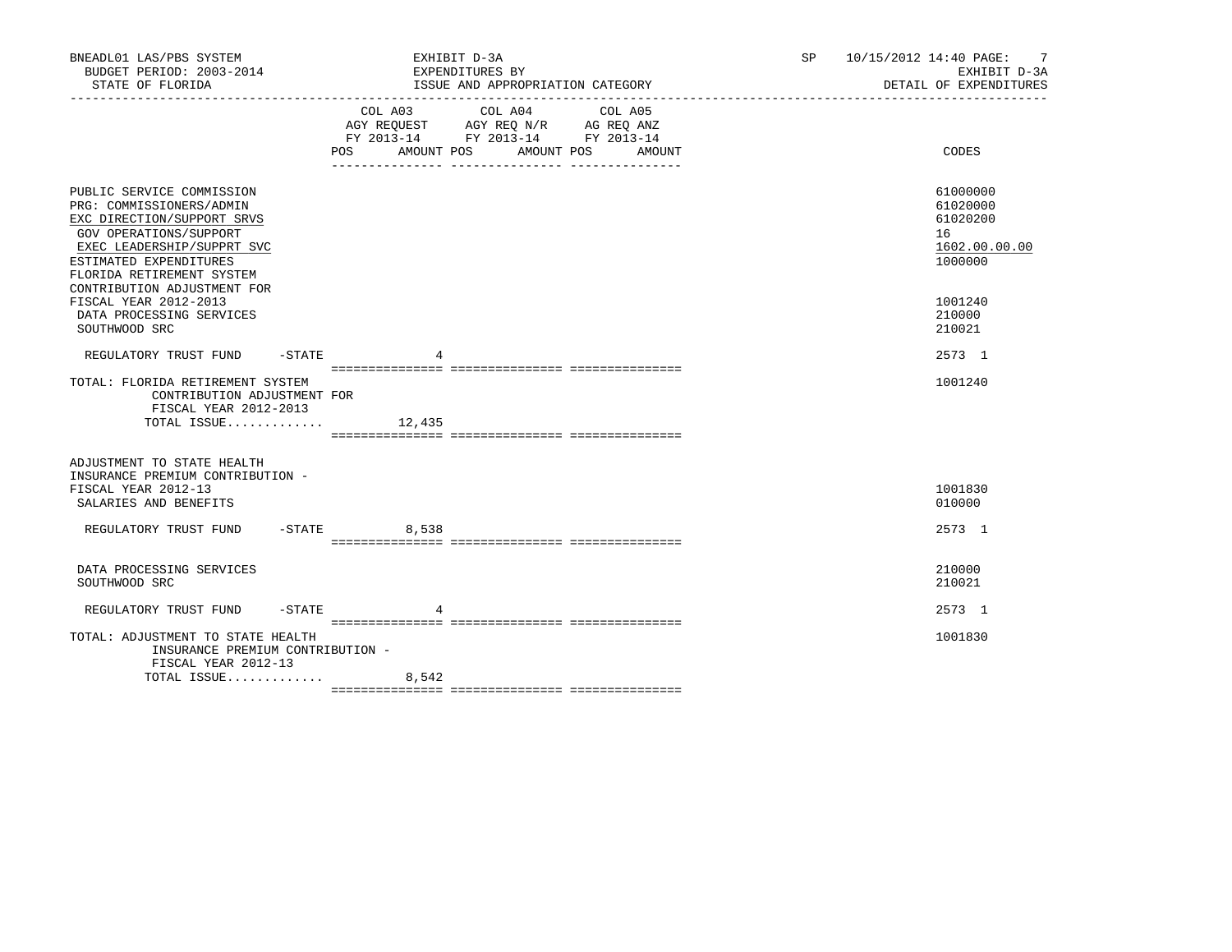| BNEADL01 LAS/PBS SYSTEM<br>BUDGET PERIOD: 2003-2014<br>STATE OF FLORIDA                                                                                                                                                 |          | EXHIBIT D-3A<br>EXPENDITURES BY<br>ISSUE AND APPROPRIATION CATEGORY                             |                                         | SP | 10/15/2012 14:40 PAGE:<br>8<br>EXHIBIT D-3A<br>DETAIL OF EXPENDITURES         |
|-------------------------------------------------------------------------------------------------------------------------------------------------------------------------------------------------------------------------|----------|-------------------------------------------------------------------------------------------------|-----------------------------------------|----|-------------------------------------------------------------------------------|
|                                                                                                                                                                                                                         | POS      | COL A03<br>AGY REQUEST AGY REQ N/R AG REQ ANZ<br>FY 2013-14 FY 2013-14 FY 2013-14<br>AMOUNT POS | COL A04 COL A05<br>AMOUNT POS<br>AMOUNT |    | CODES                                                                         |
| PUBLIC SERVICE COMMISSION<br>PRG: COMMISSIONERS/ADMIN<br>EXC DIRECTION/SUPPORT SRVS<br>GOV OPERATIONS/SUPPORT<br>EXEC LEADERSHIP/SUPPRT SVC<br>ESTIMATED EXPENDITURES<br>REALLOCATION OF HUMAN RESOURCES<br>OUTSOURCING |          |                                                                                                 |                                         |    | 61000000<br>61020000<br>61020200<br>16<br>1602.00.00.00<br>1000000<br>1005900 |
| SPECIAL CATEGORIES<br>TR/DMS/HR SVCS/STW CONTRCT                                                                                                                                                                        |          |                                                                                                 |                                         |    | 100000<br>107040                                                              |
| REGULATORY TRUST FUND                                                                                                                                                                                                   | $-STATE$ | 1,410                                                                                           |                                         |    | 2573 1                                                                        |
| ADJUSTMENTS TO CURRENT YEAR<br>ESTIMATED EXPENDITURES<br>APPROVED BUDGET AMENDMENT<br>SALARY RATE<br>SALARY RATE 350,552-                                                                                               |          |                                                                                                 |                                         |    | 1600000<br>1601010<br>000000                                                  |
| SALARIES AND BENEFITS                                                                                                                                                                                                   |          | $7.00 -$                                                                                        |                                         |    | 010000                                                                        |
| REGULATORY TRUST FUND                                                                                                                                                                                                   |          | $-$ STATE 408, 904 –                                                                            |                                         |    | 2573 1                                                                        |
| OTHER PERSONAL SERVICES                                                                                                                                                                                                 |          |                                                                                                 |                                         |    | 030000                                                                        |
| REGULATORY TRUST FUND                                                                                                                                                                                                   |          | $-$ STATE 20,000 -                                                                              |                                         |    | 2573 1                                                                        |
| EXPENSES                                                                                                                                                                                                                |          |                                                                                                 |                                         |    | 040000                                                                        |
| REGULATORY TRUST FUND                                                                                                                                                                                                   |          | $-$ STATE 40,000 -                                                                              |                                         |    | 2573 1                                                                        |
| TOTAL: APPROVED BUDGET AMENDMENT<br>TOTAL POSITIONS 7.00-<br>TOTAL ISSUE<br>TOTAL SALARY RATE 350,552-                                                                                                                  |          | 468,904-                                                                                        |                                         |    | 1601010                                                                       |
|                                                                                                                                                                                                                         |          |                                                                                                 |                                         |    |                                                                               |
| AGENCY ISSUE NARRATIVE:<br>2013-2014 BUDGET YEAR NARRATIVE:<br>Approved Budget Amendment EOG#: B0077                                                                                                                    |          |                                                                                                 | IT COMPONENT? NO                        |    |                                                                               |

 Provides budget authority within the Regulatory Trust Fund from the Public Service Commission's Executive Direction and Support Services budget entity to the Utility Regulation and Consumer Assistance budget entity and the Auditing and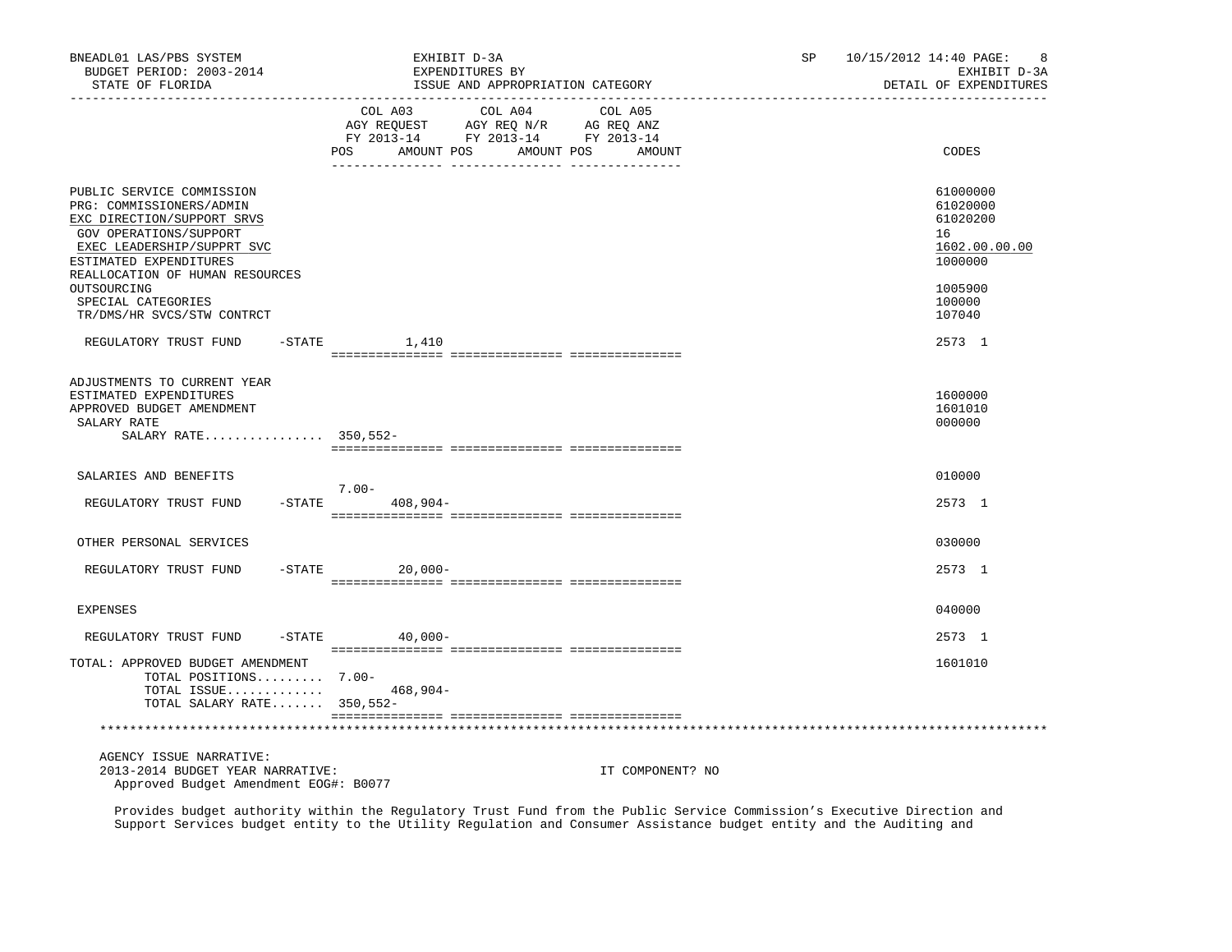| BNEADL01 LAS/PBS SYSTEM<br>BUDGET PERIOD: 2003-2014<br>STATE OF FLORIDA                                                                                                                              | EXHIBIT D-3A<br>EXPENDITURES BY<br>ISSUE AND APPROPRIATION CATEGORY                                                                                  | SP | 10/15/2012 14:40 PAGE:<br>- 9<br>EXHIBIT D-3A<br>DETAIL OF EXPENDITURES |
|------------------------------------------------------------------------------------------------------------------------------------------------------------------------------------------------------|------------------------------------------------------------------------------------------------------------------------------------------------------|----|-------------------------------------------------------------------------|
|                                                                                                                                                                                                      | COL A03<br>COL A04 COL A05<br>AGY REOUEST AGY REO N/R<br>AG REO ANZ<br>FY 2013-14 FY 2013-14 FY 2013-14<br>AMOUNT POS<br>AMOUNT POS<br>AMOUNT<br>POS |    | CODES                                                                   |
| PUBLIC SERVICE COMMISSION<br>PRG: COMMISSIONERS/ADMIN<br>EXC DIRECTION/SUPPORT SRVS<br>GOV OPERATIONS/SUPPORT<br>EXEC LEADERSHIP/SUPPRT SVC<br>ADJUSTMENTS TO CURRENT YEAR<br>ESTIMATED EXPENDITURES |                                                                                                                                                      |    | 61000000<br>61020000<br>61020200<br>16<br>1602.00.00.00<br>1600000      |
| APPROVED BUDGET AMENDMENT                                                                                                                                                                            |                                                                                                                                                      |    | 1601010                                                                 |

Performance Analysis budget entity to implement an agency reorganization.

 Provides for the transfer of seven positions and corresponding rate from the Public Service Commission's Executive Direction and Support Services budget entity to the Utility Regulation and Consumer Assistance budget entity in order to reorganize by academic disciplines to provide management with the ability to better utilize staff. Provides for realignment of the salary rate across the Public Service Commission's five budget entities.

\*\*\*\*\*\*\*\*\*\*\*\*\*\*\*\*\*\*\*\*\*\*\*\*\*\*\*\*\*\*\*\*\*\*\*\*\*\*\*\*\*\*\*\*\*\*\*\*\*\*\*\*\*\*\*\*\*\*\*\*\*\*\*\*\*\*\*\*\*\*\*\*\*\*\*\*\*\*\*\*\*\*\*\*\*\*\*\*\*\*\*\*\*\*\*\*\*\*\*\*\*\*\*\*\*\*\*\*\*\*\*\*\*\*\*\*\*\*\*\*\*\*\*\*\*\*\*

POSITION DETAIL OF SALARIES AND BENEFITS:

|                                             |          |                   |                             |                                | LAPSE          | LAPSED SALARIES |
|---------------------------------------------|----------|-------------------|-----------------------------|--------------------------------|----------------|-----------------|
|                                             | FTE      | BASE RATE         | ADDITIVES BENEFITS SUBTOTAL |                                | $\mathbb{R}^2$ | AND BENEFITS    |
| A03 - AGY REOUEST FY 2013-14                |          |                   |                             |                                |                |                 |
| CHANGES TO CURRENTLY AUTHORIZED POSITIONS   |          |                   |                             |                                |                |                 |
| 2103 COMPUTER PROGRAMMER ANALYST II         |          |                   |                             |                                |                |                 |
| 00172 001                                   | $1.00-$  | 36,467-           | 14,855-                     | $51,322 - 0.00$                |                | 51,322-         |
| 2505 PUBLIC INFORMATION SPECIALIST II       |          |                   |                             |                                |                |                 |
| 00094 001                                   | $1.00 -$ | 43,170-           | 15,715–                     | $58,885 - 0.00$                |                | $58,885-$       |
| 3716 ART EDITOR                             |          |                   |                             |                                |                |                 |
| 00190 001                                   | $1.00 -$ | 48,251-           | 16,366-                     | 64,617- 0.00                   |                | 64,617-         |
| 0442 REGULATORY SUPERVISOR/CONSULTANT - SES |          |                   |                             |                                |                |                 |
| 00154 001                                   | $1.00 -$ | $46,452-$         | 17,305-                     | 63,757- 0.00                   |                | $63,757-$       |
| 00278 001                                   | $1.00-$  | 32,696-           | 15,535-                     | 48,231- 0.00                   |                | 48,231-         |
| 2212 MANAGEMENT ANALYST II - SES            |          |                   |                             |                                |                |                 |
| 00321 001                                   |          | $1.00 - 38,115 -$ | 16,232-                     | $54,347 - 0.00$                |                | 54,347-         |
| 3742 PUBLIC INFORMATION DIRECTOR - SES      |          |                   |                             |                                |                |                 |
| 00425 001                                   |          | $1.00 - 90,500 -$ |                             | $22,974-113,474-0.00$ 113,474- |                |                 |
|                                             |          |                   |                             |                                |                |                 |
| TOTALS FOR ISSUE BY FUND                    |          |                   |                             |                                |                |                 |
| 2573 REGULATORY TRUST FUND                  |          |                   |                             |                                |                | 454,633-        |
|                                             | $7.00 -$ | 335,651-          | $118,982-454,633-$          |                                |                | $454,633-$      |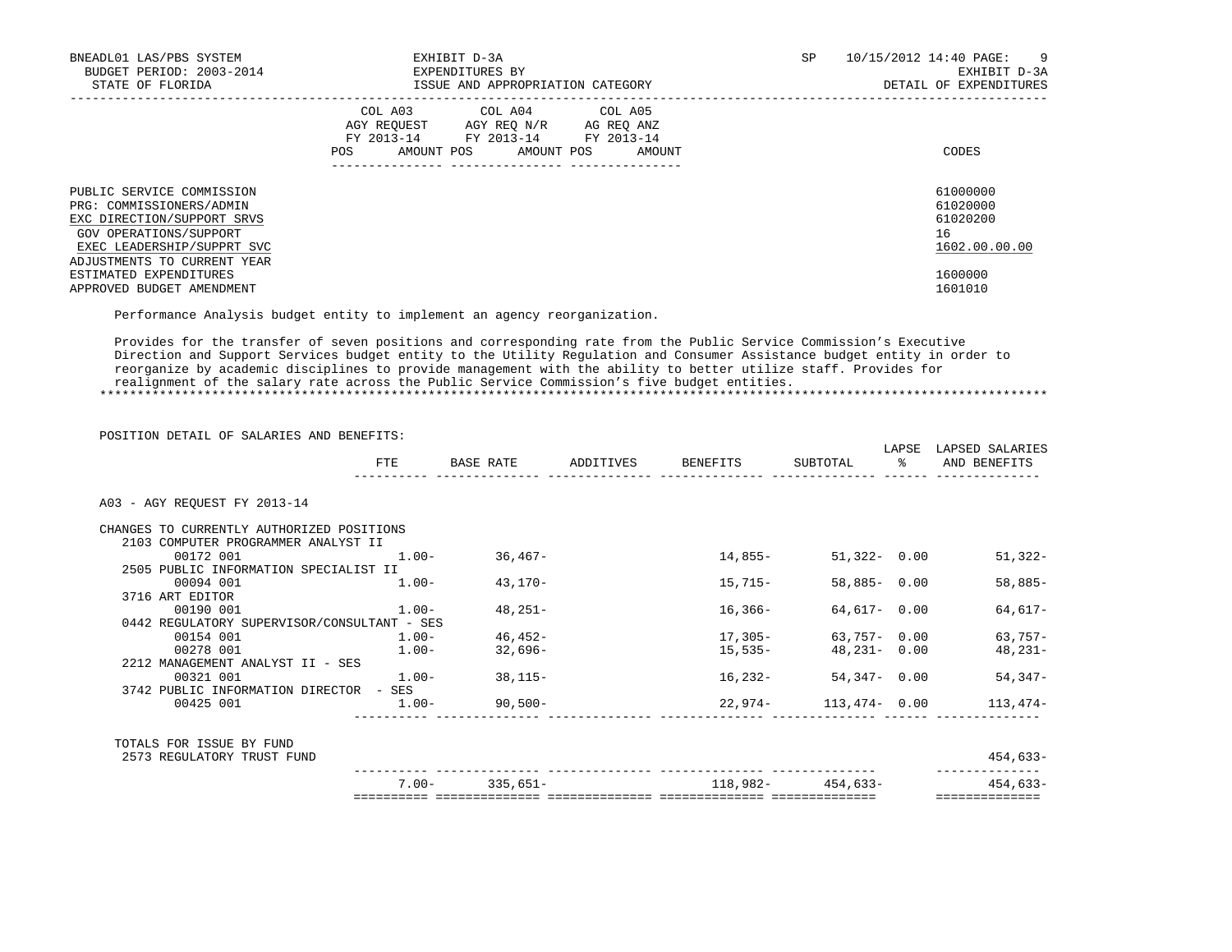| BNEADL01 LAS/PBS SYSTEM<br>BUDGET PERIOD: 2003-2014<br>STATE OF FLORIDA                                                                                                                                                           |        | EXHIBIT D-3A<br>EXPENDITURES BY<br>ISSUE AND APPROPRIATION CATEGORY                                                                                                                                                                                                                                                                                                                                                  |                    | SP                                             | 10/15/2012 14:40 PAGE: 10<br>EXHIBIT D-3A<br>DETAIL OF EXPENDITURES           |
|-----------------------------------------------------------------------------------------------------------------------------------------------------------------------------------------------------------------------------------|--------|----------------------------------------------------------------------------------------------------------------------------------------------------------------------------------------------------------------------------------------------------------------------------------------------------------------------------------------------------------------------------------------------------------------------|--------------------|------------------------------------------------|-------------------------------------------------------------------------------|
|                                                                                                                                                                                                                                   | POS    | $\begin{tabular}{lllllllllll} &\multicolumn{4}{c}{\text{COL A03}} &\multicolumn{4}{c}{\text{COL A04}} &\multicolumn{4}{c}{\text{COL A05}} \\ \multicolumn{4}{c}{\text{AGY REQUEST}} &\multicolumn{4}{c}{\text{AGY REQ}} &\multicolumn{4}{c}{\text{N/R}} &\multicolumn{4}{c}{\text{AG REQ ANZ}} \end{tabular}$<br>FY 2013-14 FY 2013-14 FY 2013-14<br>AMOUNT POS AMOUNT POS AMOUNT<br>___ ________________ __________ |                    |                                                | CODES                                                                         |
| PUBLIC SERVICE COMMISSION<br>PRG: COMMISSIONERS/ADMIN<br>EXC DIRECTION/SUPPORT SRVS<br>GOV OPERATIONS/SUPPORT<br>EXEC LEADERSHIP/SUPPRT SVC<br>ADJUSTMENTS TO CURRENT YEAR<br>ESTIMATED EXPENDITURES<br>APPROVED BUDGET AMENDMENT |        |                                                                                                                                                                                                                                                                                                                                                                                                                      |                    |                                                | 61000000<br>61020000<br>61020200<br>16<br>1602.00.00.00<br>1600000<br>1601010 |
| POSITION DETAIL OF SALARIES AND BENEFITS:                                                                                                                                                                                         |        |                                                                                                                                                                                                                                                                                                                                                                                                                      |                    |                                                | LAPSE LAPSED SALARIES                                                         |
|                                                                                                                                                                                                                                   | FTE.   | BASE RATE                                                                                                                                                                                                                                                                                                                                                                                                            | ADDITIVES BENEFITS | SUBTOTAL<br>----- --------------- ------ ----- | % AND BENEFITS                                                                |
| A03 - AGY REOUEST FY 2013-14                                                                                                                                                                                                      |        |                                                                                                                                                                                                                                                                                                                                                                                                                      |                    |                                                |                                                                               |
| CHANGES TO CURRENTLY AUTHORIZED POSITIONS<br>RA06 RATE ADJ - NO FTE - NO SALARY - NO BENEFITS<br>N0001 001                                                                                                                        |        | 14,901-                                                                                                                                                                                                                                                                                                                                                                                                              |                    |                                                |                                                                               |
| TOTAL SALARY RATE                                                                                                                                                                                                                 |        | 14,901-                                                                                                                                                                                                                                                                                                                                                                                                              |                    |                                                | ==============                                                                |
| OTHER SALARY AMOUNT<br>2573 REGULATORY TRUST FUND                                                                                                                                                                                 |        |                                                                                                                                                                                                                                                                                                                                                                                                                      |                    |                                                | 45,729<br>. _ _ _ _ _ _ _ _ _ _ _                                             |
|                                                                                                                                                                                                                                   |        |                                                                                                                                                                                                                                                                                                                                                                                                                      |                    |                                                | $408,904-$<br>==============                                                  |
|                                                                                                                                                                                                                                   |        |                                                                                                                                                                                                                                                                                                                                                                                                                      |                    |                                                |                                                                               |
| ANNUALIZATION OF ADMINISTERED<br>FUNDS APPROPRIATIONS<br>STATE HEALTH INSURANCE ADJUSTMENT<br>FOR FY 2012-13 - 10 MONTHS                                                                                                          |        |                                                                                                                                                                                                                                                                                                                                                                                                                      |                    |                                                | 26A0000                                                                       |
| ANNUALIZATION<br>SALARIES AND BENEFITS                                                                                                                                                                                            |        |                                                                                                                                                                                                                                                                                                                                                                                                                      |                    |                                                | 26A1830<br>010000                                                             |
| $-$ STATE<br>REGULATORY TRUST FUND                                                                                                                                                                                                | 42,690 |                                                                                                                                                                                                                                                                                                                                                                                                                      |                    |                                                | 2573 1                                                                        |
| DATA PROCESSING SERVICES<br>SOUTHWOOD SRC                                                                                                                                                                                         |        |                                                                                                                                                                                                                                                                                                                                                                                                                      |                    |                                                | 210000<br>210021                                                              |
| -STATE<br>REGULATORY TRUST FUND                                                                                                                                                                                                   |        | 20                                                                                                                                                                                                                                                                                                                                                                                                                   |                    |                                                | 2573 1                                                                        |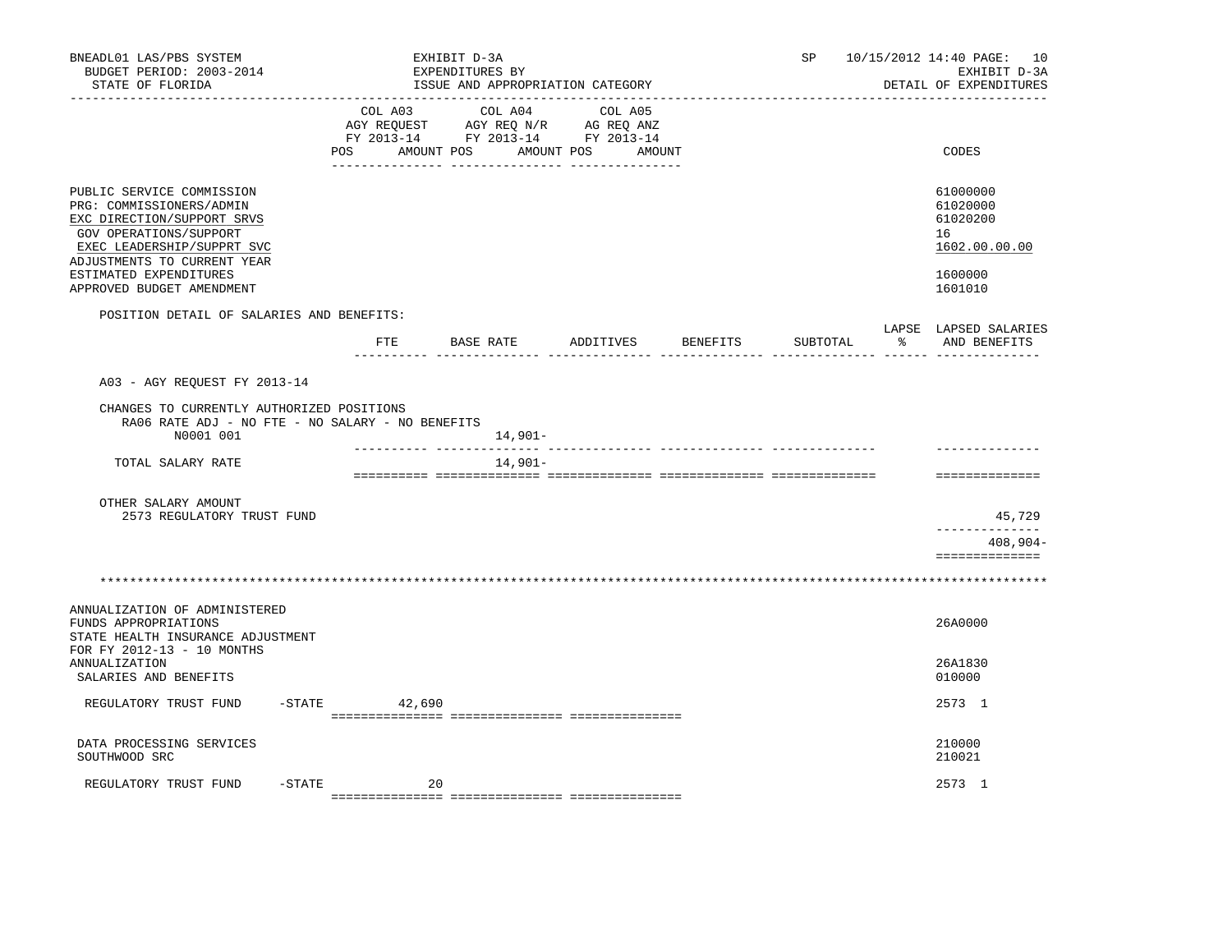| BNEADL01 LAS/PBS SYSTEM<br>BUDGET PERIOD: 2003-2014<br>STATE OF FLORIDA                                                                                                                                                                                                                         | EXHIBIT D-3A<br>EXPENDITURES BY<br>ISSUE AND APPROPRIATION CATEGORY                                                                   | <b>SP</b> | 10/15/2012 14:40 PAGE: 11<br>EXHIBIT D-3A<br>DETAIL OF EXPENDITURES           |
|-------------------------------------------------------------------------------------------------------------------------------------------------------------------------------------------------------------------------------------------------------------------------------------------------|---------------------------------------------------------------------------------------------------------------------------------------|-----------|-------------------------------------------------------------------------------|
|                                                                                                                                                                                                                                                                                                 | COL A03 COL A04 COL A05<br>AGY REQUEST AGY REQ N/R AG REQ ANZ<br>FY 2013-14 FY 2013-14 FY 2013-14<br>POS AMOUNT POS AMOUNT POS AMOUNT |           | CODES                                                                         |
| PUBLIC SERVICE COMMISSION<br>PRG: COMMISSIONERS/ADMIN<br>EXC DIRECTION/SUPPORT SRVS<br>GOV OPERATIONS/SUPPORT<br>EXEC LEADERSHIP/SUPPRT SVC<br>ANNUALIZATION OF ADMINISTERED<br>FUNDS APPROPRIATIONS<br>STATE HEALTH INSURANCE ADJUSTMENT<br>FOR FY 2012-13 - 10 MONTHS<br><b>ANNUALIZATION</b> |                                                                                                                                       |           | 61000000<br>61020000<br>61020200<br>16<br>1602.00.00.00<br>26A0000<br>26A1830 |
| TOTAL: STATE HEALTH INSURANCE ADJUSTMENT<br>FOR FY 2012-13 - 10 MONTHS<br>ANNUALIZATION<br>TOTAL ISSUE $42.710$                                                                                                                                                                                 |                                                                                                                                       |           | 26A1830                                                                       |
| TOTAL: EXEC LEADERSHIP/SUPPRT SVC<br>BY FUND TYPE                                                                                                                                                                                                                                               | 61.00                                                                                                                                 |           | 1602.00.00.00                                                                 |
| TRUST FUNDS<br>SALARY RATE 3,094,618                                                                                                                                                                                                                                                            | 5,974,664                                                                                                                             |           | 2000                                                                          |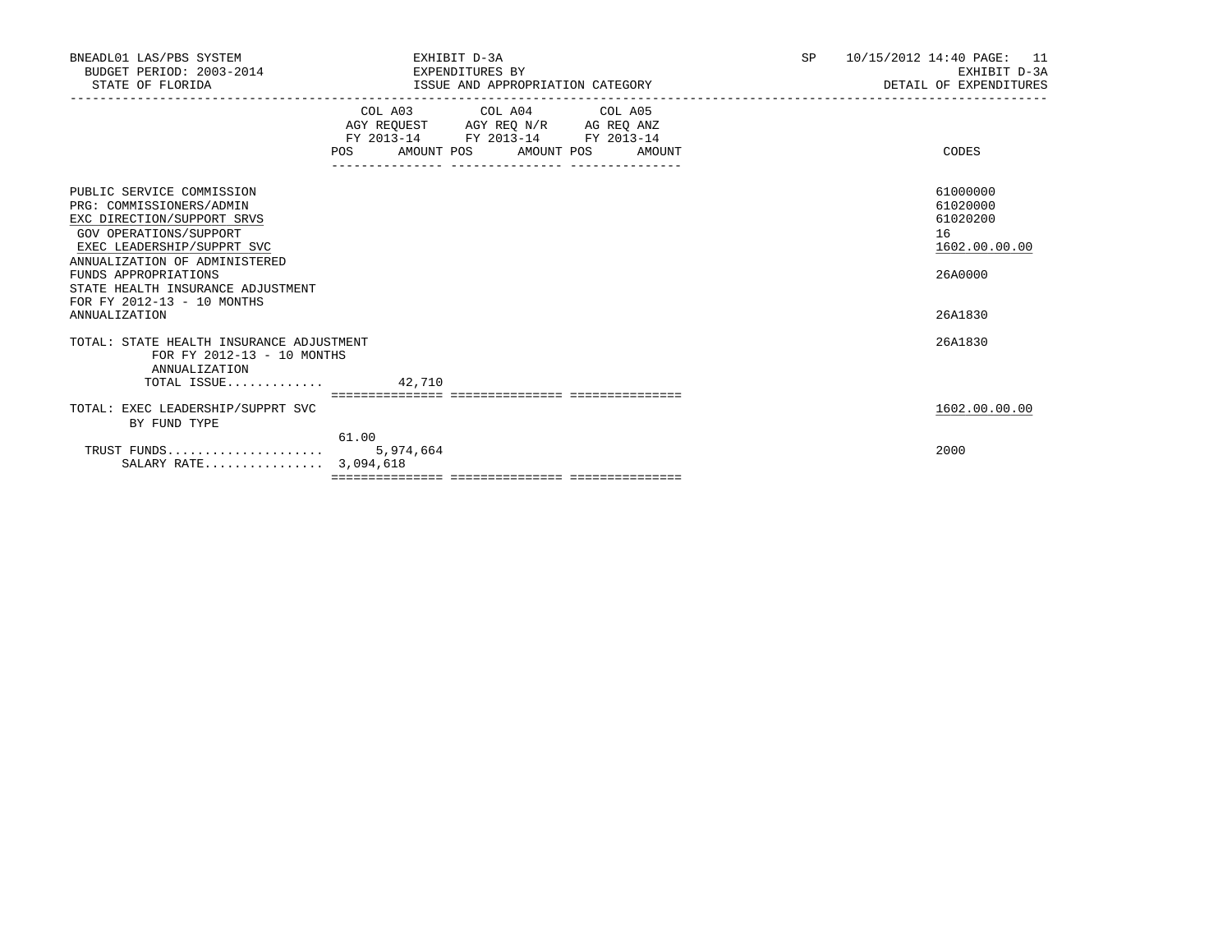| BNEADL01 LAS/PBS SYSTEM<br>BUDGET PERIOD: 2003-2014<br>STATE OF FLORIDA                                                                                                                                                             | EXHIBIT D-3A<br>EXPENDITURES BY<br>ISSUE AND APPROPRIATION CATEGORY                                                                               | 10/15/2012 14:40 PAGE: 12<br>SP<br>EXHIBIT D-3A<br>DETAIL OF EXPENDITURES                            |
|-------------------------------------------------------------------------------------------------------------------------------------------------------------------------------------------------------------------------------------|---------------------------------------------------------------------------------------------------------------------------------------------------|------------------------------------------------------------------------------------------------------|
|                                                                                                                                                                                                                                     | COL A03<br>COL A04 COL A05<br>AGY REQUEST AGY REQ N/R AG REQ ANZ<br>FY 2013-14 FY 2013-14 FY 2013-14<br>POS<br>AMOUNT POS<br>AMOUNT POS<br>AMOUNT | CODES                                                                                                |
| PUBLIC SERVICE COMMISSION<br>PRG: COMMISSIONERS/ADMIN<br>LEGAL SERVICES<br>PUBLIC PROTECTION<br>CONSUMER SAFETY/PROTECTION<br>ESTIMATED EXPENDITURES<br>ESTIMATED EXPENDITURES - OPERATIONS<br>SALARY RATE<br>SALARY RATE 1,837,445 |                                                                                                                                                   | 61000000<br>61020000<br>61020300<br>12 <sup>°</sup><br>1205.00.00.00<br>1000000<br>1001000<br>000000 |
| SALARIES AND BENEFITS                                                                                                                                                                                                               |                                                                                                                                                   | 010000                                                                                               |
| REGULATORY TRUST FUND<br>$-$ STATE                                                                                                                                                                                                  | 30.00<br>2,199,169                                                                                                                                | 2573 1                                                                                               |
| OTHER PERSONAL SERVICES                                                                                                                                                                                                             |                                                                                                                                                   | 030000                                                                                               |
| REGULATORY TRUST FUND                                                                                                                                                                                                               | $-STATE$ 17,000                                                                                                                                   | 2573 1                                                                                               |
| <b>EXPENSES</b>                                                                                                                                                                                                                     |                                                                                                                                                   | 040000                                                                                               |
| REGULATORY TRUST FUND<br>$-STATE$                                                                                                                                                                                                   | 381,831                                                                                                                                           | 2573 1                                                                                               |
| SPECIAL CATEGORIES<br>CONTRACTED SERVICES                                                                                                                                                                                           |                                                                                                                                                   | 100000<br>100777                                                                                     |
| REGULATORY TRUST FUND                                                                                                                                                                                                               | -STATE 37,955                                                                                                                                     | 2573 1                                                                                               |
| RISK MANAGEMENT INSURANCE                                                                                                                                                                                                           |                                                                                                                                                   | 103241                                                                                               |
| REGULATORY TRUST FUND                                                                                                                                                                                                               | $-STATE$<br>8,374                                                                                                                                 | 2573 1                                                                                               |
| TR/DMS/HR SVCS/STW CONTRCT                                                                                                                                                                                                          |                                                                                                                                                   | 107040                                                                                               |
| REGULATORY TRUST FUND                                                                                                                                                                                                               | $-$ STATE 10, 345                                                                                                                                 | 2573 1                                                                                               |
| TOTAL: ESTIMATED EXPENDITURES - OPERATIONS<br>TOTAL POSITIONS 30.00<br>TOTAL ISSUE<br>TOTAL SALARY RATE 1,837,445                                                                                                                   | 2,654,674                                                                                                                                         | 1001000                                                                                              |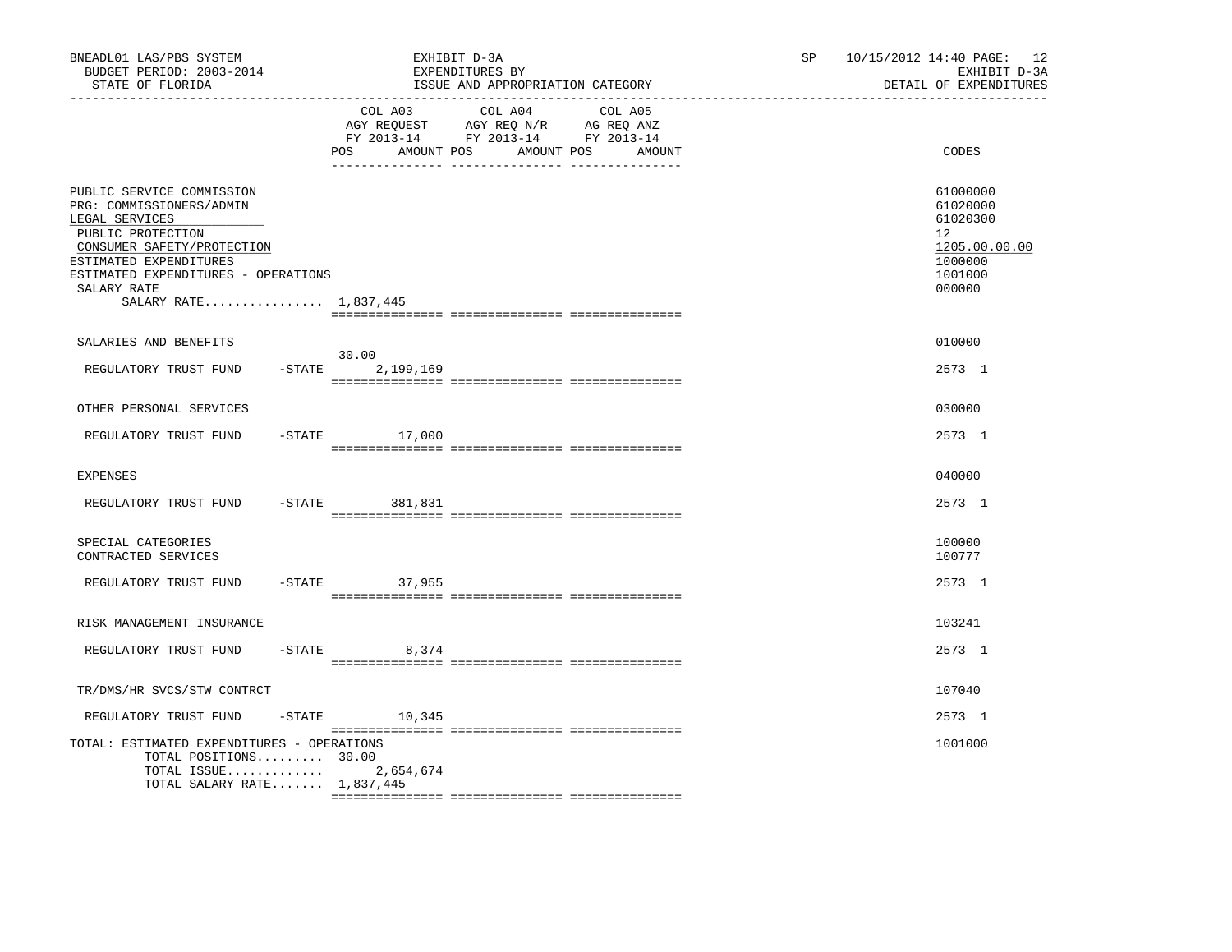| BNEADL01 LAS/PBS SYSTEM<br>BUDGET PERIOD: 2003-2014<br>STATE OF FLORIDA                                                                                                                                                                             |           | EXHIBIT D-3A<br>EXPENDITURES BY<br>ISSUE AND APPROPRIATION CATEGORY                                                                                  | SP | 10/15/2012 14:40 PAGE: 13<br>EXHIBIT D-3A<br>DETAIL OF EXPENDITURES                               |
|-----------------------------------------------------------------------------------------------------------------------------------------------------------------------------------------------------------------------------------------------------|-----------|------------------------------------------------------------------------------------------------------------------------------------------------------|----|---------------------------------------------------------------------------------------------------|
|                                                                                                                                                                                                                                                     |           | COL A03<br>COL A04<br>COL A05<br>AGY REQUEST AGY REQ N/R AG REQ ANZ<br>FY 2013-14 FY 2013-14 FY 2013-14<br>AMOUNT POS<br>AMOUNT POS<br>POS<br>AMOUNT |    | CODES                                                                                             |
| PUBLIC SERVICE COMMISSION<br>PRG: COMMISSIONERS/ADMIN<br>LEGAL SERVICES<br>PUBLIC PROTECTION<br>CONSUMER SAFETY/PROTECTION<br>ESTIMATED EXPENDITURES<br>CASUALTY INSURANCE PREMIUM<br>ADJUSTMENT<br>SPECIAL CATEGORIES<br>RISK MANAGEMENT INSURANCE |           |                                                                                                                                                      |    | 61000000<br>61020000<br>61020300<br>12<br>1205.00.00.00<br>1000000<br>1001090<br>100000<br>103241 |
| REGULATORY TRUST FUND -STATE 1,633-                                                                                                                                                                                                                 |           |                                                                                                                                                      |    | 2573 1                                                                                            |
| FLORIDA RETIREMENT SYSTEM<br>CONTRIBUTION ADJUSTMENT FOR<br>FISCAL YEAR 2012-2013<br>SALARIES AND BENEFITS                                                                                                                                          |           |                                                                                                                                                      |    | 1001240<br>010000                                                                                 |
| REGULATORY TRUST FUND -STATE                                                                                                                                                                                                                        |           | 6,082                                                                                                                                                |    | 2573 1                                                                                            |
| ADJUSTMENT TO STATE HEALTH<br>INSURANCE PREMIUM CONTRIBUTION -<br>FISCAL YEAR 2012-13<br>SALARIES AND BENEFITS<br>REGULATORY TRUST FUND                                                                                                             |           | $-STATE$ 3,362                                                                                                                                       |    | 1001830<br>010000<br>2573 1                                                                       |
| REALLOCATION OF HUMAN RESOURCES<br>OUTSOURCING<br>SPECIAL CATEGORIES<br>TR/DMS/HR SVCS/STW CONTRCT                                                                                                                                                  |           |                                                                                                                                                      |    | 1005900<br>100000<br>107040                                                                       |
| REGULATORY TRUST FUND                                                                                                                                                                                                                               | $-$ STATE | 592                                                                                                                                                  |    | 2573 1                                                                                            |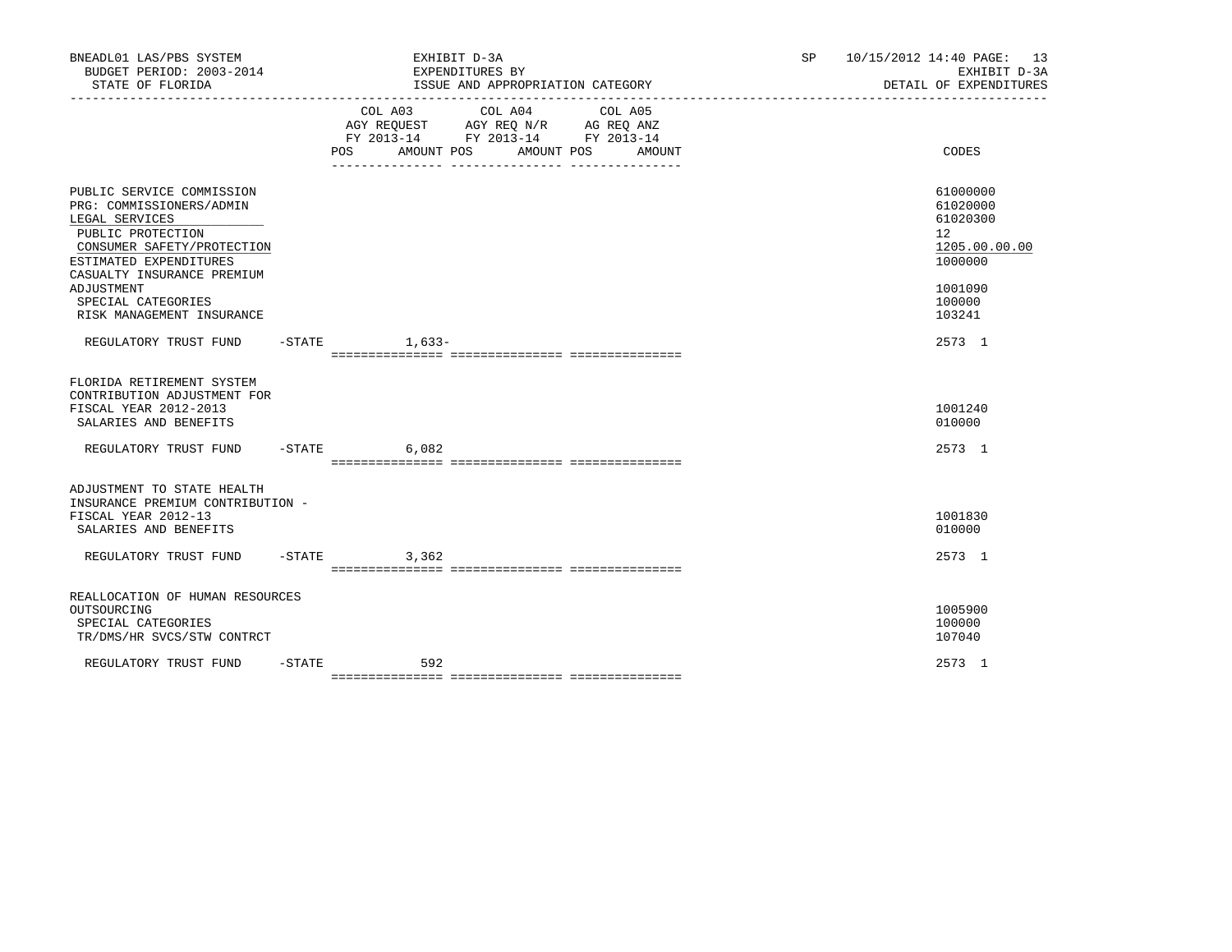| STATE OF FLORIDA                                                                                                                                                                                                                                                                                                                           |     | EXHIBIT D-3A<br>EXPENDITURES BY<br>ISSUE AND APPROPRIATION CATEGORY |                  |          | <b>SP</b> |               | 10/15/2012 14:40 PAGE:<br>14<br>EXHIBIT D-3A<br>DETAIL OF EXPENDITURES |
|--------------------------------------------------------------------------------------------------------------------------------------------------------------------------------------------------------------------------------------------------------------------------------------------------------------------------------------------|-----|---------------------------------------------------------------------|------------------|----------|-----------|---------------|------------------------------------------------------------------------|
|                                                                                                                                                                                                                                                                                                                                            |     | COL A03 COL A04 COL A05                                             |                  |          |           |               |                                                                        |
|                                                                                                                                                                                                                                                                                                                                            |     | AGY REQUEST AGY REQ N/R AG REQ ANZ                                  |                  |          |           |               |                                                                        |
|                                                                                                                                                                                                                                                                                                                                            |     | FY 2013-14 FY 2013-14 FY 2013-14                                    |                  |          |           |               |                                                                        |
|                                                                                                                                                                                                                                                                                                                                            | POS | AMOUNT POS<br>AMOUNT POS                                            | AMOUNT           |          |           |               | CODES                                                                  |
| PUBLIC SERVICE COMMISSION                                                                                                                                                                                                                                                                                                                  |     |                                                                     |                  |          |           |               | 61000000                                                               |
| PRG: COMMISSIONERS/ADMIN                                                                                                                                                                                                                                                                                                                   |     |                                                                     |                  |          |           |               | 61020000                                                               |
| LEGAL SERVICES                                                                                                                                                                                                                                                                                                                             |     |                                                                     |                  |          |           |               | 61020300                                                               |
| PUBLIC PROTECTION                                                                                                                                                                                                                                                                                                                          |     |                                                                     |                  |          |           |               | 12                                                                     |
| CONSUMER SAFETY/PROTECTION                                                                                                                                                                                                                                                                                                                 |     |                                                                     |                  |          |           |               | 1205.00.00.00                                                          |
| ADJUSTMENTS TO CURRENT YEAR                                                                                                                                                                                                                                                                                                                |     |                                                                     |                  |          |           |               |                                                                        |
| ESTIMATED EXPENDITURES                                                                                                                                                                                                                                                                                                                     |     |                                                                     |                  |          |           |               | 1600000                                                                |
| APPROVED BUDGET AMENDMENT                                                                                                                                                                                                                                                                                                                  |     |                                                                     |                  |          |           |               | 1601010                                                                |
| SALARY RATE                                                                                                                                                                                                                                                                                                                                |     |                                                                     |                  |          |           |               | 000000                                                                 |
| SALARY RATE 117,867-                                                                                                                                                                                                                                                                                                                       |     |                                                                     |                  |          |           |               |                                                                        |
|                                                                                                                                                                                                                                                                                                                                            |     |                                                                     |                  |          |           |               |                                                                        |
| AGENCY ISSUE NARRATIVE:                                                                                                                                                                                                                                                                                                                    |     |                                                                     |                  |          |           |               |                                                                        |
| 2013-2014 BUDGET YEAR NARRATIVE:<br>Approved Budget Amendment EOG#: B0077                                                                                                                                                                                                                                                                  |     |                                                                     | IT COMPONENT? NO |          |           |               |                                                                        |
| Performance Analysis budget entity to implement an agency reorganization.<br>Provides for the transfer of seven positions and corresponding rate from the Public Service Commission's Executive                                                                                                                                            |     |                                                                     |                  |          |           |               |                                                                        |
| Direction and Support Services budget entity to the Utility Regulation and Consumer Assistance budget entity in order to<br>reorganize by academic disciplines to provide management with the ability to better utilize staff. Provides for<br>realignment of the salary rate across the Public Service Commission's five budget entities. |     |                                                                     |                  |          |           |               |                                                                        |
|                                                                                                                                                                                                                                                                                                                                            |     |                                                                     |                  |          |           |               |                                                                        |
| POSITION DETAIL OF SALARIES AND BENEFITS:                                                                                                                                                                                                                                                                                                  |     |                                                                     |                  |          |           |               |                                                                        |
|                                                                                                                                                                                                                                                                                                                                            | FTE | BASE RATE                                                           | ADDITIVES        | BENEFITS | SUBTOTAL  | $\frac{1}{6}$ | AND BENEFITS                                                           |
| A03 - AGY REQUEST FY 2013-14                                                                                                                                                                                                                                                                                                               |     |                                                                     |                  |          |           |               |                                                                        |
| CHANGES TO CURRENTLY AUTHORIZED POSITIONS<br>RA06 RATE ADJ - NO FTE - NO SALARY - NO BENEFITS                                                                                                                                                                                                                                              |     |                                                                     |                  |          |           |               | LAPSE LAPSED SALARIES                                                  |
| N0001 001                                                                                                                                                                                                                                                                                                                                  |     | 117,867-                                                            |                  |          |           |               |                                                                        |
| TOTAL SALARY RATE                                                                                                                                                                                                                                                                                                                          |     | 117,867-                                                            |                  |          |           |               | ==============                                                         |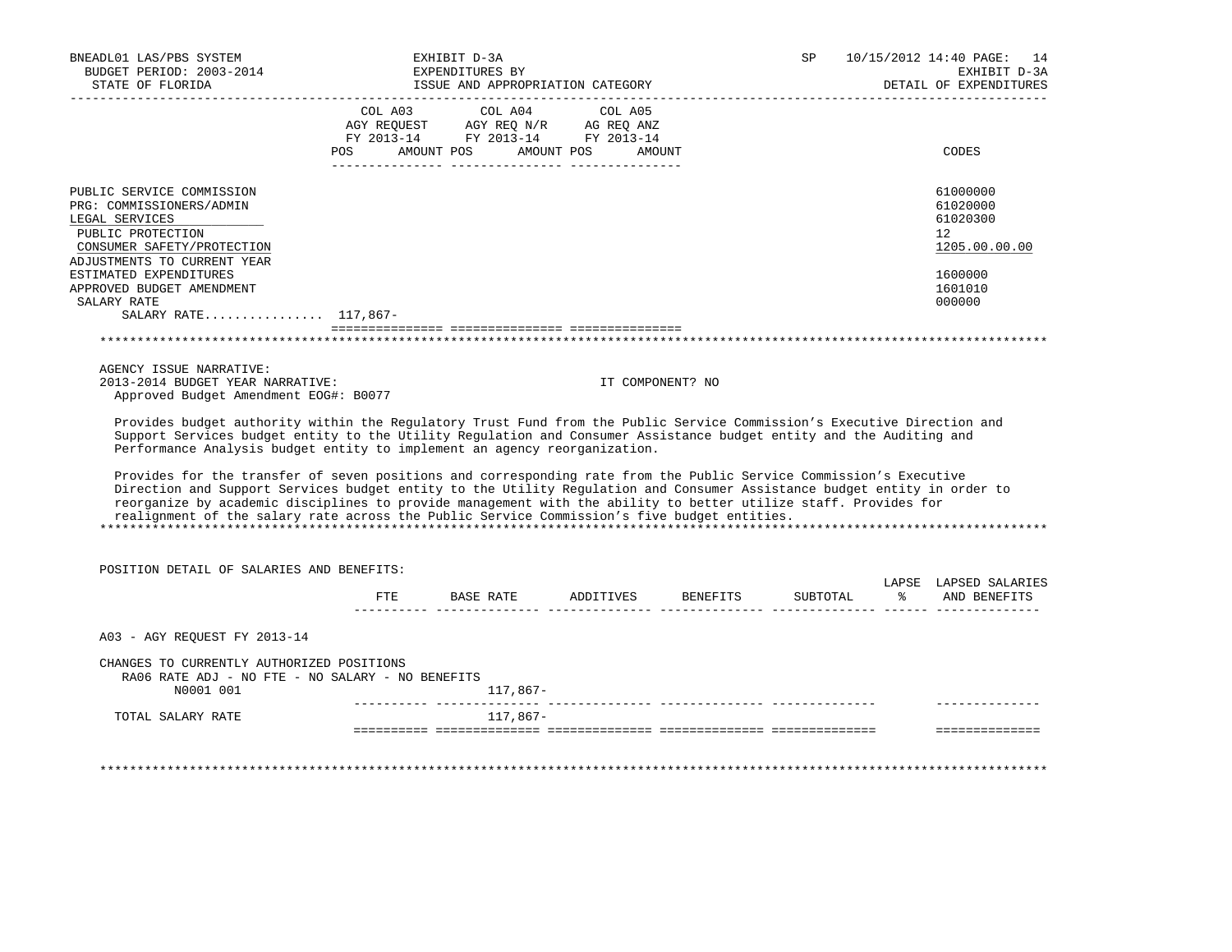| BNEADL01 LAS/PBS SYSTEM<br>BUDGET PERIOD: 2003-2014<br>STATE OF FLORIDA                                                                                                                                                                                | EXHIBIT D-3A<br>EXPENDITURES BY<br>ISSUE AND APPROPRIATION CATEGORY                                                                                    | SP | 10/15/2012 14:40 PAGE: 15<br>EXHIBIT D-3A<br>DETAIL OF EXPENDITURES |
|--------------------------------------------------------------------------------------------------------------------------------------------------------------------------------------------------------------------------------------------------------|--------------------------------------------------------------------------------------------------------------------------------------------------------|----|---------------------------------------------------------------------|
|                                                                                                                                                                                                                                                        | COL A03 COL A04 COL A05<br>AGY REQUEST AGY REQ N/R AG REQ ANZ<br>FY 2013-14 FY 2013-14 FY 2013-14<br>POS AMOUNT POS AMOUNT POS AMOUNT<br>------------- |    | CODES                                                               |
| PUBLIC SERVICE COMMISSION<br>PRG: COMMISSIONERS/ADMIN<br>LEGAL SERVICES<br>PUBLIC PROTECTION<br>CONSUMER SAFETY/PROTECTION<br>ANNUALIZATION OF ADMINISTERED<br>FUNDS APPROPRIATIONS<br>STATE HEALTH INSURANCE ADJUSTMENT<br>FOR FY 2012-13 - 10 MONTHS |                                                                                                                                                        |    | 61000000<br>61020000<br>61020300<br>12<br>1205.00.00.00<br>26A0000  |
| <b>ANNUALIZATION</b><br>SALARIES AND BENEFITS                                                                                                                                                                                                          |                                                                                                                                                        |    | 26A1830<br>010000                                                   |
| $-$ STATE<br>REGULATORY TRUST FUND                                                                                                                                                                                                                     | 16,810                                                                                                                                                 |    | 2573 1                                                              |
| TOTAL: CONSUMER SAFETY/PROTECTION<br>BY FUND TYPE                                                                                                                                                                                                      | 30.00                                                                                                                                                  |    | 1205.00.00.00                                                       |
| SALARY RATE 1,719,578                                                                                                                                                                                                                                  |                                                                                                                                                        |    | 2000                                                                |
|                                                                                                                                                                                                                                                        |                                                                                                                                                        |    |                                                                     |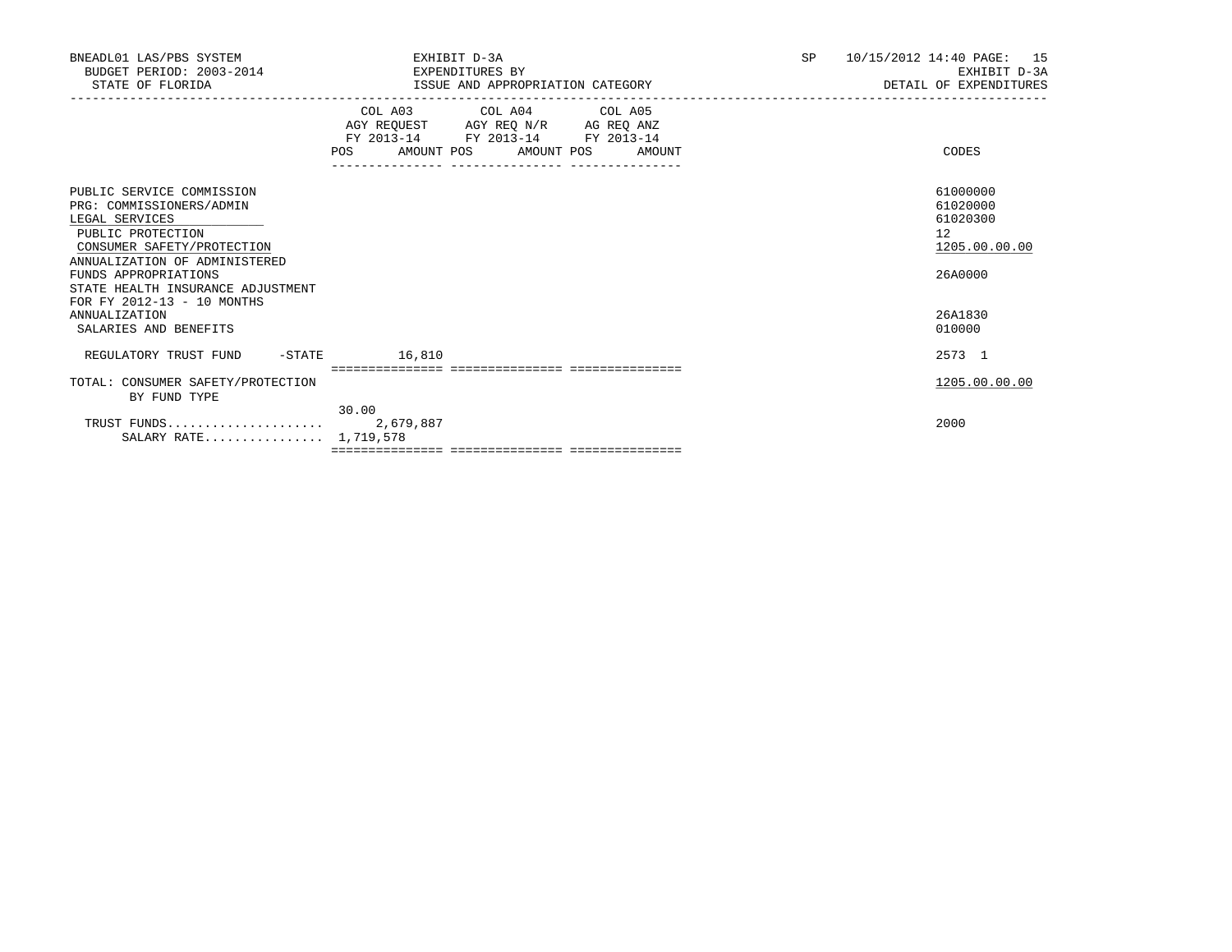| BNEADL01 LAS/PBS SYSTEM<br>BUDGET PERIOD: 2003-2014<br>STATE OF FLORIDA<br>__________________                                                                                                                                            |           |                              | EXHIBIT D-3A<br>EXPENDITURES BY<br>ISSUE AND APPROPRIATION CATEGORY                             |                   | SP. | 10/15/2012 14:40 PAGE: 16<br>EXHIBIT D-3A<br>DETAIL OF EXPENDITURES                     |
|------------------------------------------------------------------------------------------------------------------------------------------------------------------------------------------------------------------------------------------|-----------|------------------------------|-------------------------------------------------------------------------------------------------|-------------------|-----|-----------------------------------------------------------------------------------------|
|                                                                                                                                                                                                                                          |           | COL A03<br>AMOUNT POS<br>POS | COL A04<br>AGY REQUEST AGY REQ N/R AG REQ ANZ<br>FY 2013-14 FY 2013-14 FY 2013-14<br>AMOUNT POS | COL A05<br>AMOUNT |     | CODES                                                                                   |
| PUBLIC SERVICE COMMISSION<br>PRG: UTIL REG/COMSUM/ASST<br>UTILITY REGULATION<br>PUBLIC PROTECTION<br>CONSUMER SAFETY/PROTECTION<br>ESTIMATED EXPENDITURES<br>ESTIMATED EXPENDITURES - OPERATIONS<br>SALARY RATE<br>SALARY RATE 6,810,507 |           |                              |                                                                                                 |                   |     | 61000000<br>61030000<br>61030100<br>12<br>1205.00.00.00<br>1000000<br>1001000<br>000000 |
| SALARIES AND BENEFITS                                                                                                                                                                                                                    |           |                              |                                                                                                 |                   |     | 010000                                                                                  |
| REGULATORY TRUST FUND                                                                                                                                                                                                                    | $-$ STATE | 146.00<br>9,022,226          |                                                                                                 |                   |     | 2573 1                                                                                  |
| OTHER PERSONAL SERVICES                                                                                                                                                                                                                  |           |                              |                                                                                                 |                   |     | 030000                                                                                  |
| REGULATORY TRUST FUND                                                                                                                                                                                                                    |           | $-$ STATE<br>66,330          |                                                                                                 |                   |     | 2573 1                                                                                  |
| <b>EXPENSES</b>                                                                                                                                                                                                                          |           |                              |                                                                                                 |                   |     | 040000                                                                                  |
| REGULATORY TRUST FUND                                                                                                                                                                                                                    |           | $-$ STATE $1,428,578$        |                                                                                                 |                   |     | 2573 1                                                                                  |
| SPECIAL CATEGORIES<br>CONTRACTED SERVICES                                                                                                                                                                                                |           |                              |                                                                                                 |                   |     | 100000<br>100777                                                                        |
| REGULATORY TRUST FUND                                                                                                                                                                                                                    | $-$ STATE | 431,968                      |                                                                                                 |                   |     | 2573 1                                                                                  |
| RISK MANAGEMENT INSURANCE                                                                                                                                                                                                                |           |                              |                                                                                                 |                   |     | 103241                                                                                  |
| REGULATORY TRUST FUND                                                                                                                                                                                                                    | $-$ STATE | 41,572                       |                                                                                                 |                   |     | 2573 1                                                                                  |
| TR/DMS/HR SVCS/STW CONTRCT                                                                                                                                                                                                               |           |                              |                                                                                                 |                   |     | 107040                                                                                  |
| REGULATORY TRUST FUND                                                                                                                                                                                                                    | $-$ STATE | 47,911                       |                                                                                                 |                   |     | 2573 1                                                                                  |
| STATE OPERATIONS-ARRA 2009                                                                                                                                                                                                               |           |                              |                                                                                                 |                   |     | 109910                                                                                  |
| REGULATORY TRUST FUND                                                                                                                                                                                                                    | -FEDERL   | 350,000                      |                                                                                                 |                   |     | 2573 3                                                                                  |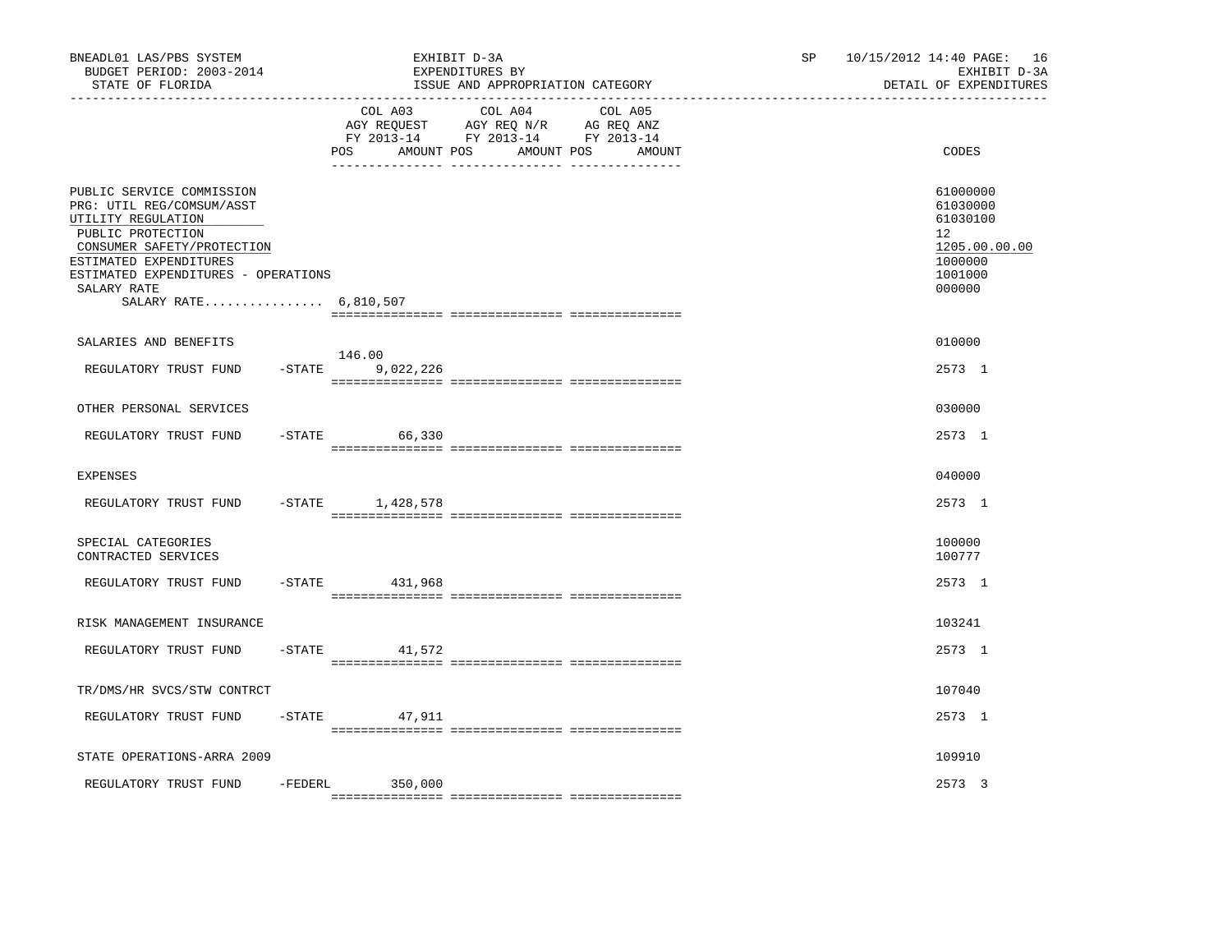| BNEADL01 LAS/PBS SYSTEM<br>BUDGET PERIOD: 2003-2014<br>STATE OF FLORIDA                                                                                                                          |                    | EXHIBIT D-3A<br>EXPENDITURES BY<br>ISSUE AND APPROPRIATION CATEGORY                                                                                       | SP | 10/15/2012 14:40 PAGE: 17<br>EXHIBIT D-3A<br>DETAIL OF EXPENDITURES                        |
|--------------------------------------------------------------------------------------------------------------------------------------------------------------------------------------------------|--------------------|-----------------------------------------------------------------------------------------------------------------------------------------------------------|----|--------------------------------------------------------------------------------------------|
|                                                                                                                                                                                                  | POS                | COL A03 COL A04 COL A05<br>AGY REQUEST AGY REQ $\texttt{N/R}$ AG REQ ANZ<br>FY 2013-14 FY 2013-14 FY 2013-14<br>AMOUNT POS<br>AMOUNT POS<br><b>AMOUNT</b> |    | CODES                                                                                      |
| PUBLIC SERVICE COMMISSION<br>PRG: UTIL REG/COMSUM/ASST<br>UTILITY REGULATION<br>PUBLIC PROTECTION<br>CONSUMER SAFETY/PROTECTION<br>ESTIMATED EXPENDITURES<br>ESTIMATED EXPENDITURES - OPERATIONS |                    |                                                                                                                                                           |    | 61000000<br>61030000<br>61030100<br>12 <sup>°</sup><br>1205.00.00.00<br>1000000<br>1001000 |
| TOTAL: ESTIMATED EXPENDITURES - OPERATIONS<br>TOTAL POSITIONS 146.00<br>TOTAL ISSUE $11,388,585$<br>TOTAL SALARY RATE $6,810,507$                                                                |                    |                                                                                                                                                           |    | 1001000                                                                                    |
| CASUALTY INSURANCE PREMIUM<br>ADJUSTMENT<br>SPECIAL CATEGORIES<br>RISK MANAGEMENT INSURANCE<br>REGULATORY TRUST FUND                                                                             | $-$ STATE 8, 106 - |                                                                                                                                                           |    | 1001090<br>100000<br>103241<br>2573 1                                                      |
|                                                                                                                                                                                                  |                    |                                                                                                                                                           |    |                                                                                            |
| FLORIDA RETIREMENT SYSTEM<br>CONTRIBUTION ADJUSTMENT FOR<br>FISCAL YEAR 2012-2013<br>SALARIES AND BENEFITS                                                                                       |                    |                                                                                                                                                           |    | 1001240<br>010000                                                                          |
| REGULATORY TRUST FUND                                                                                                                                                                            | -STATE 27,719      |                                                                                                                                                           |    | 2573 1                                                                                     |
| ADJUSTMENT TO STATE HEALTH<br>INSURANCE PREMIUM CONTRIBUTION -<br>FISCAL YEAR 2012-13<br>SALARIES AND BENEFITS                                                                                   |                    |                                                                                                                                                           |    | 1001830<br>010000                                                                          |
| REGULATORY TRUST FUND                                                                                                                                                                            | $-STATE$<br>17,412 |                                                                                                                                                           |    | 2573 1                                                                                     |
| REALLOCATION OF HUMAN RESOURCES<br>OUTSOURCING<br>SPECIAL CATEGORIES<br>TR/DMS/HR SVCS/STW CONTRCT                                                                                               |                    |                                                                                                                                                           |    | 1005900<br>100000<br>107040                                                                |
| REGULATORY TRUST FUND                                                                                                                                                                            | $-$ STATE<br>2,741 |                                                                                                                                                           |    | 2573 1                                                                                     |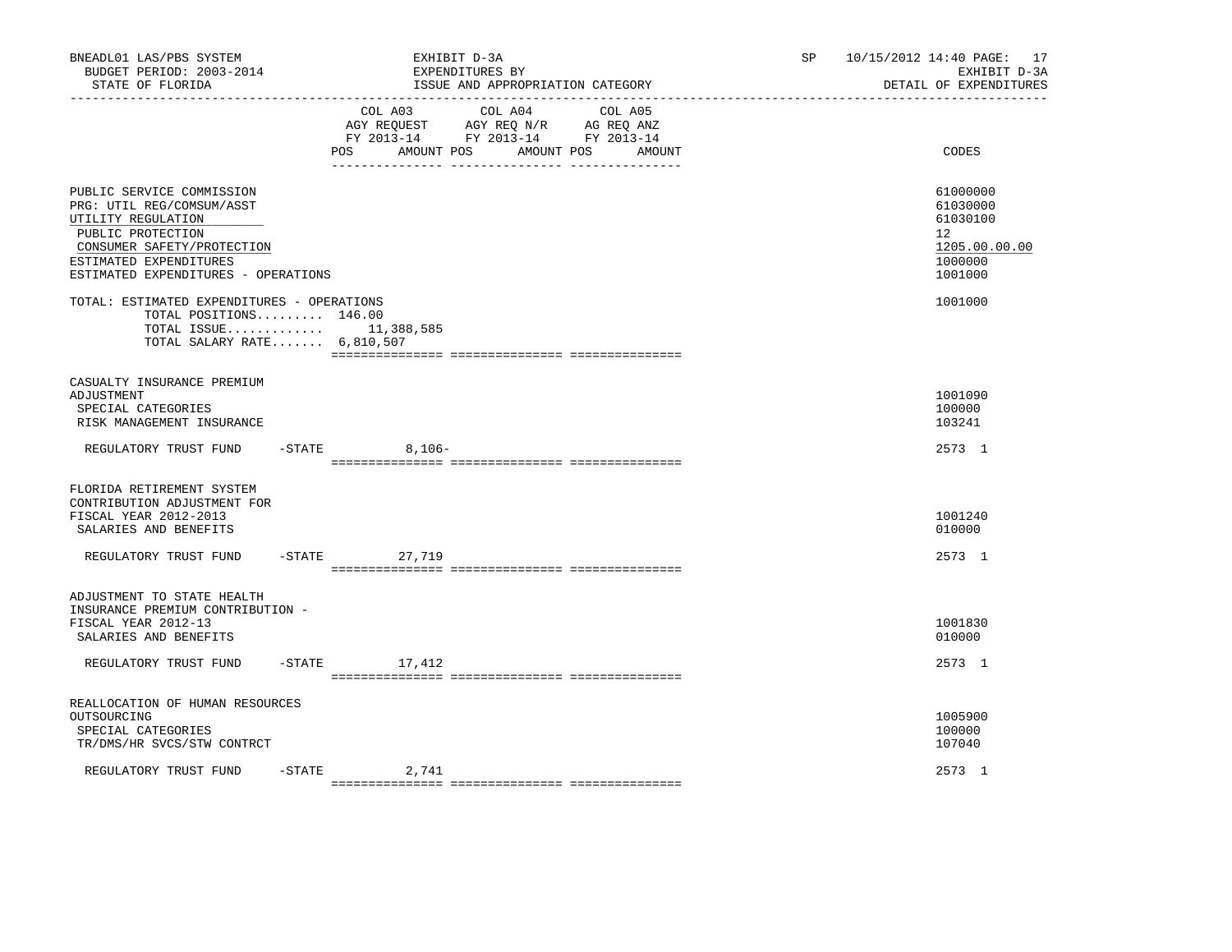| BNEADL01 LAS/PBS SYSTEM<br>BUDGET PERIOD: 2003-2014<br>STATE OF FLORIDA                                                                                                                                                                                     |                              | EXHIBIT D-3A<br>EXPENDITURES BY<br>ISSUE AND APPROPRIATION CATEGORY                                                                                                                                                                            | SP. | 10/15/2012 14:40 PAGE: 18<br>EXHIBIT D-3A<br>DETAIL OF EXPENDITURES                               |
|-------------------------------------------------------------------------------------------------------------------------------------------------------------------------------------------------------------------------------------------------------------|------------------------------|------------------------------------------------------------------------------------------------------------------------------------------------------------------------------------------------------------------------------------------------|-----|---------------------------------------------------------------------------------------------------|
|                                                                                                                                                                                                                                                             | COL A03<br>POS<br>AMOUNT POS | COL A04<br>COL A05<br>AGY REQUEST AGY REQ N/R AG REQ ANZ<br>FY 2013-14 FY 2013-14 FY 2013-14<br>AMOUNT POS<br>AMOUNT                                                                                                                           |     | CODES                                                                                             |
| PUBLIC SERVICE COMMISSION<br>PRG: UTIL REG/COMSUM/ASST<br>UTILITY REGULATION<br>PUBLIC PROTECTION<br>CONSUMER SAFETY/PROTECTION<br>ADJUSTMENTS TO CURRENT YEAR<br>ESTIMATED EXPENDITURES<br>APPROVED BUDGET AMENDMENT<br>SALARY RATE<br>SALARY RATE 456,858 |                              |                                                                                                                                                                                                                                                |     | 61000000<br>61030000<br>61030100<br>$12^{\circ}$<br>1205.00.00.00<br>1600000<br>1601010<br>000000 |
| SALARIES AND BENEFITS                                                                                                                                                                                                                                       | 7.00                         |                                                                                                                                                                                                                                                |     | 010000                                                                                            |
| REGULATORY TRUST FUND                                                                                                                                                                                                                                       | $-$ STATE<br>348,904         |                                                                                                                                                                                                                                                |     | 2573 1                                                                                            |
| OTHER PERSONAL SERVICES                                                                                                                                                                                                                                     |                              |                                                                                                                                                                                                                                                |     | 030000                                                                                            |
| REGULATORY TRUST FUND                                                                                                                                                                                                                                       | $-$ STATE 20,000             |                                                                                                                                                                                                                                                |     | 2573 1                                                                                            |
| <b>EXPENSES</b>                                                                                                                                                                                                                                             |                              |                                                                                                                                                                                                                                                |     | 040000                                                                                            |
| REGULATORY TRUST FUND                                                                                                                                                                                                                                       | $-$ STATE<br>40,000          |                                                                                                                                                                                                                                                |     | 2573 1                                                                                            |
| TOTAL: APPROVED BUDGET AMENDMENT<br>TOTAL POSITIONS 7.00<br>TOTAL ISSUE<br>TOTAL SALARY RATE 456,858                                                                                                                                                        | 408,904                      |                                                                                                                                                                                                                                                |     | 1601010                                                                                           |
|                                                                                                                                                                                                                                                             |                              |                                                                                                                                                                                                                                                |     |                                                                                                   |
| AGENCY ISSUE NARRATIVE:<br>2013-2014 BUDGET YEAR NARRATIVE:<br>Approved Budget Amendment EOG#: B0077                                                                                                                                                        |                              | IT COMPONENT? NO                                                                                                                                                                                                                               |     |                                                                                                   |
|                                                                                                                                                                                                                                                             |                              | Provides budget authority within the Regulatory Trust Fund from the Public Service Commission's Executive Direction and<br>Support Services budget entity to the Utility Regulation and Consumer Assistance budget entity and the Auditing and |     |                                                                                                   |

 Support Services budget entity to the Utility Regulation and Consumer Assistance budget entity and the Auditing and Performance Analysis budget entity to implement an agency reorganization.

 Provides for the transfer of seven positions and corresponding rate from the Public Service Commission's Executive Direction and Support Services budget entity to the Utility Regulation and Consumer Assistance budget entity in order to reorganize by academic disciplines to provide management with the ability to better utilize staff. Provides for realignment of the salary rate across the Public Service Commission's five budget entities. \*\*\*\*\*\*\*\*\*\*\*\*\*\*\*\*\*\*\*\*\*\*\*\*\*\*\*\*\*\*\*\*\*\*\*\*\*\*\*\*\*\*\*\*\*\*\*\*\*\*\*\*\*\*\*\*\*\*\*\*\*\*\*\*\*\*\*\*\*\*\*\*\*\*\*\*\*\*\*\*\*\*\*\*\*\*\*\*\*\*\*\*\*\*\*\*\*\*\*\*\*\*\*\*\*\*\*\*\*\*\*\*\*\*\*\*\*\*\*\*\*\*\*\*\*\*\*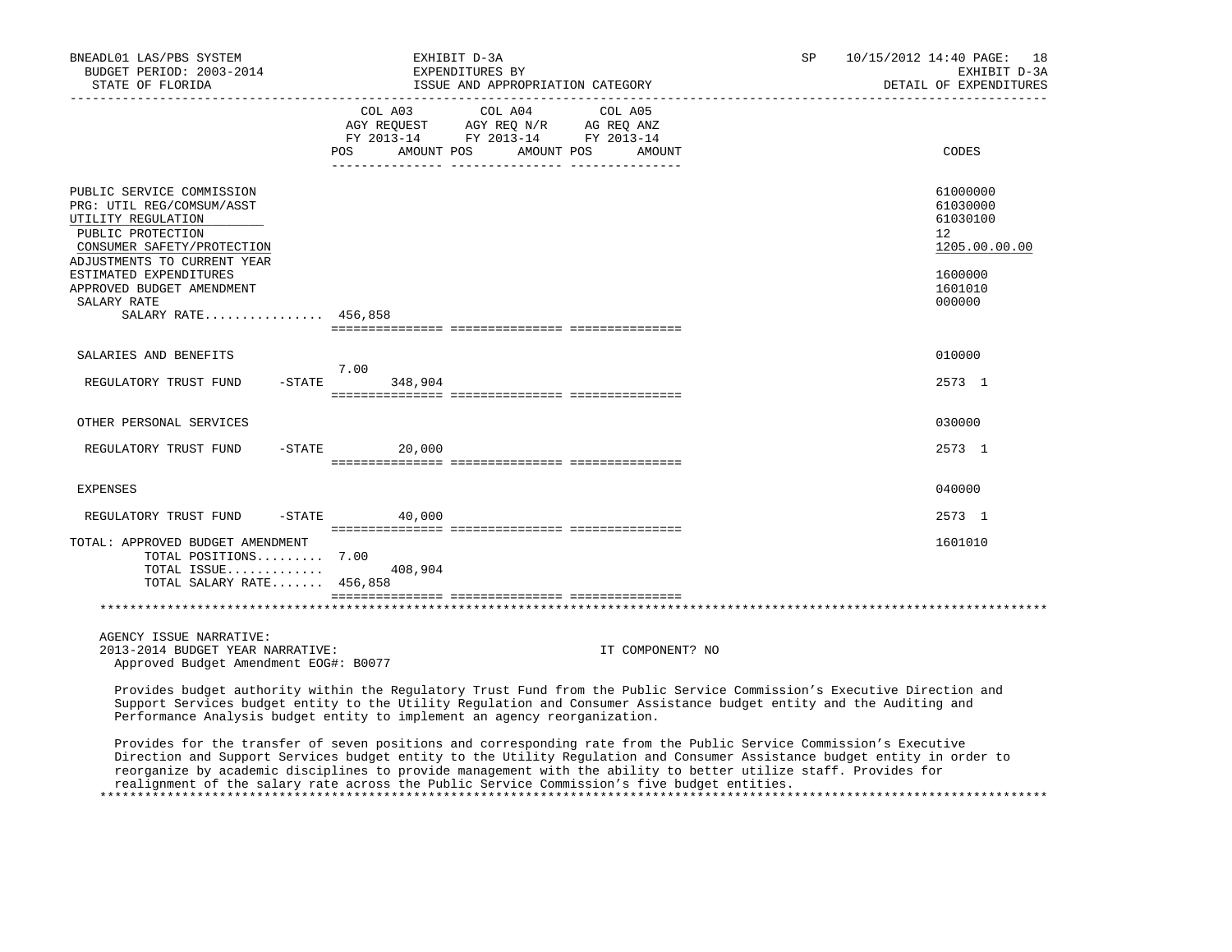| BNEADL01 LAS/PBS SYSTEM<br>BUDGET PERIOD: 2003-2014<br>STATE OF FLORIDA                                                                                        |                                      | EXHIBIT D-3A<br>EXPENDITURES BY<br>ISSUE AND APPROPRIATION CATEGORY               |                     |          | SP              |      | 10/15/2012 14:40 PAGE: 19<br>EXHIBIT D-3A<br>DETAIL OF EXPENDITURES |
|----------------------------------------------------------------------------------------------------------------------------------------------------------------|--------------------------------------|-----------------------------------------------------------------------------------|---------------------|----------|-----------------|------|---------------------------------------------------------------------|
|                                                                                                                                                                | COL A03<br>POS AMOUNT POS AMOUNT POS | COL A04<br>AGY REQUEST AGY REQ N/R AG REQ ANZ<br>FY 2013-14 FY 2013-14 FY 2013-14 | COL A05<br>AMOUNT   |          |                 |      | CODES                                                               |
| PUBLIC SERVICE COMMISSION<br>PRG: UTIL REG/COMSUM/ASST<br>UTILITY REGULATION<br>PUBLIC PROTECTION<br>CONSUMER SAFETY/PROTECTION<br>ADJUSTMENTS TO CURRENT YEAR |                                      |                                                                                   |                     |          |                 |      | 61000000<br>61030000<br>61030100<br>12<br>1205.00.00.00             |
| ESTIMATED EXPENDITURES<br>APPROVED BUDGET AMENDMENT                                                                                                            |                                      |                                                                                   |                     |          |                 |      | 1600000<br>1601010                                                  |
| POSITION DETAIL OF SALARIES AND BENEFITS:                                                                                                                      |                                      |                                                                                   |                     |          |                 |      |                                                                     |
|                                                                                                                                                                | FTE                                  |                                                                                   | BASE RATE ADDITIVES | BENEFITS | SUBTOTAL        | ႜၟ   | LAPSE LAPSED SALARIES<br>AND BENEFITS                               |
| A03 - AGY REQUEST FY 2013-14                                                                                                                                   |                                      |                                                                                   |                     |          |                 |      |                                                                     |
| CHANGES TO CURRENTLY AUTHORIZED POSITIONS<br>1643 REGULATORY ANALYST III                                                                                       |                                      |                                                                                   |                     |          |                 |      |                                                                     |
| 00172 001                                                                                                                                                      | 1.00                                 | 36,467                                                                            |                     | 14,855   | 51,322 0.00     |      | 51,322                                                              |
| 2505 PUBLIC INFORMATION SPECIALIST II                                                                                                                          |                                      |                                                                                   |                     |          |                 |      |                                                                     |
| 00094 001                                                                                                                                                      | 1.00                                 | 43,170                                                                            |                     | 15,715   | 58,885          | 0.00 | 58,885                                                              |
| 3716 ART EDITOR<br>00190 001                                                                                                                                   | 1.00                                 | 48,251                                                                            |                     | 16,366   | 64,617          | 0.00 | 64,617                                                              |
| 0442 REGULATORY SUPERVISOR/CONSULTANT - SES                                                                                                                    |                                      |                                                                                   |                     |          |                 |      |                                                                     |
| 00154 001                                                                                                                                                      | 1.00                                 | 46,452                                                                            |                     | 17,305   | 63,757          | 0.00 | 63,757                                                              |
| 00278 001                                                                                                                                                      | 1.00                                 | 32,696                                                                            |                     | 15,535   | 48,231          | 0.00 | 48,231                                                              |
| 2212 MANAGEMENT ANALYST II - SES                                                                                                                               |                                      |                                                                                   |                     |          |                 |      |                                                                     |
| 00321 001                                                                                                                                                      | 1.00                                 | 38,115                                                                            |                     | 16,232   | 54,347          | 0.00 | 54,347                                                              |
| 2825 DIR CONSUMER ASSIST & OUTREACH-PSC                                                                                                                        |                                      |                                                                                   |                     |          |                 |      |                                                                     |
| 00425 001                                                                                                                                                      | 1.00                                 | 90,500                                                                            |                     | 22,974   | 113,474 0.00    |      | 113,474                                                             |
| TOTALS FOR ISSUE BY FUND                                                                                                                                       |                                      |                                                                                   |                     |          |                 |      |                                                                     |
| 2573 REGULATORY TRUST FUND                                                                                                                                     |                                      |                                                                                   |                     |          |                 |      | 454,633<br>______________                                           |
|                                                                                                                                                                |                                      | 7.00 335,651                                                                      |                     |          | 118,982 454,633 |      | 454,633<br>==============                                           |
|                                                                                                                                                                |                                      |                                                                                   |                     |          |                 |      |                                                                     |
| RA06 RATE ADJ - NO FTE - NO SALARY - NO BENEFITS<br>N0001 001                                                                                                  |                                      | 121,207<br>$- - - - - - - -$                                                      |                     |          |                 |      |                                                                     |
| TOTAL SALARY RATE                                                                                                                                              |                                      | 121,207                                                                           |                     |          |                 |      |                                                                     |
|                                                                                                                                                                |                                      |                                                                                   |                     |          |                 |      | ==============                                                      |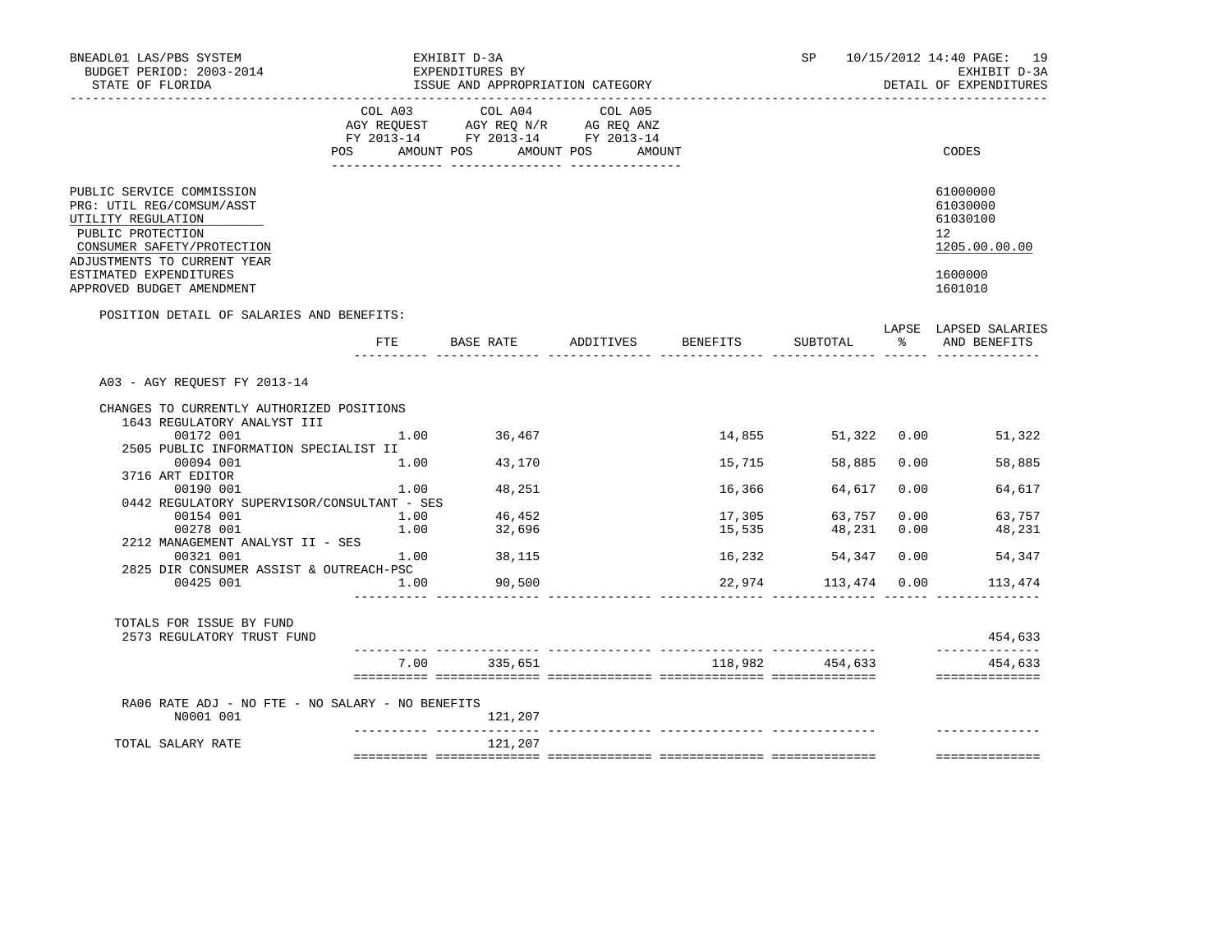| BNEADL01 LAS/PBS SYSTEM<br>BUDGET PERIOD: 2003-2014<br>STATE OF FLORIDA                                                                                                                  |                           | EXHIBIT D-3A<br>EXPENDITURES BY<br>ISSUE AND APPROPRIATION CATEGORY                             |                   |          | SP       |    | 10/15/2012 14:40 PAGE: 20<br>EXHIBIT D-3A<br>DETAIL OF EXPENDITURES             |
|------------------------------------------------------------------------------------------------------------------------------------------------------------------------------------------|---------------------------|-------------------------------------------------------------------------------------------------|-------------------|----------|----------|----|---------------------------------------------------------------------------------|
|                                                                                                                                                                                          | COL A03<br>POS AMOUNT POS | COL A04<br>AGY REQUEST AGY REQ N/R AG REQ ANZ<br>FY 2013-14 FY 2013-14 FY 2013-14<br>AMOUNT POS | COL A05<br>AMOUNT |          |          |    | CODES                                                                           |
| PUBLIC SERVICE COMMISSION<br>PRG: UTIL REG/COMSUM/ASST<br>UTILITY REGULATION<br>PUBLIC PROTECTION<br>CONSUMER SAFETY/PROTECTION<br>ADJUSTMENTS TO CURRENT YEAR<br>ESTIMATED EXPENDITURES |                           |                                                                                                 |                   |          |          |    | 61000000<br>61030000<br>61030100<br>12 <sup>°</sup><br>1205.00.00.00<br>1600000 |
| APPROVED BUDGET AMENDMENT                                                                                                                                                                |                           |                                                                                                 |                   |          |          |    | 1601010                                                                         |
| POSITION DETAIL OF SALARIES AND BENEFITS:                                                                                                                                                | ETE                       | BASE RATE                                                                                       | ADDITIVES         | BENEFITS | SUBTOTAL | ႜႜ | LAPSE LAPSED SALARIES<br>AND BENEFITS                                           |
| A03 - AGY REQUEST FY 2013-14                                                                                                                                                             |                           |                                                                                                 |                   |          |          |    |                                                                                 |
| CHANGES TO CURRENTLY AUTHORIZED POSITIONS<br>OTHER SALARY AMOUNT<br>2573 REGULATORY TRUST FUND                                                                                           |                           |                                                                                                 |                   |          |          |    | 105,729-                                                                        |
|                                                                                                                                                                                          |                           |                                                                                                 |                   |          |          |    | 348,904<br>==============                                                       |
|                                                                                                                                                                                          |                           |                                                                                                 |                   |          |          |    |                                                                                 |
| NONRECURRING EXPENDITURES<br>ENERGY EFFICIENCY AND CONSERVATION<br>ACT CH 2012-117 LOF (HB 7117)<br>SPECIAL CATEGORIES<br>CONTRACTED SERVICES                                            |                           |                                                                                                 |                   |          |          |    | 2100000<br>2103012<br>100000<br>100777                                          |
| $-$ STATE<br>REGULATORY TRUST FUND                                                                                                                                                       | $250,000 -$               |                                                                                                 |                   |          |          |    | 2573 1                                                                          |
|                                                                                                                                                                                          |                           |                                                                                                 |                   |          |          |    |                                                                                 |
| ANNUALIZATION OF ADMINISTERED<br>FUNDS APPROPRIATIONS<br>STATE HEALTH INSURANCE ADJUSTMENT<br>FOR FY 2012-13 - 10 MONTHS                                                                 |                           |                                                                                                 |                   |          |          |    | 26A0000                                                                         |
| <b>ANNUALIZATION</b><br>SALARIES AND BENEFITS                                                                                                                                            |                           |                                                                                                 |                   |          |          |    | 26A1830<br>010000                                                               |
| REGULATORY TRUST FUND                                                                                                                                                                    | $-STATE$ 87,060           |                                                                                                 |                   |          |          |    | 2573 1                                                                          |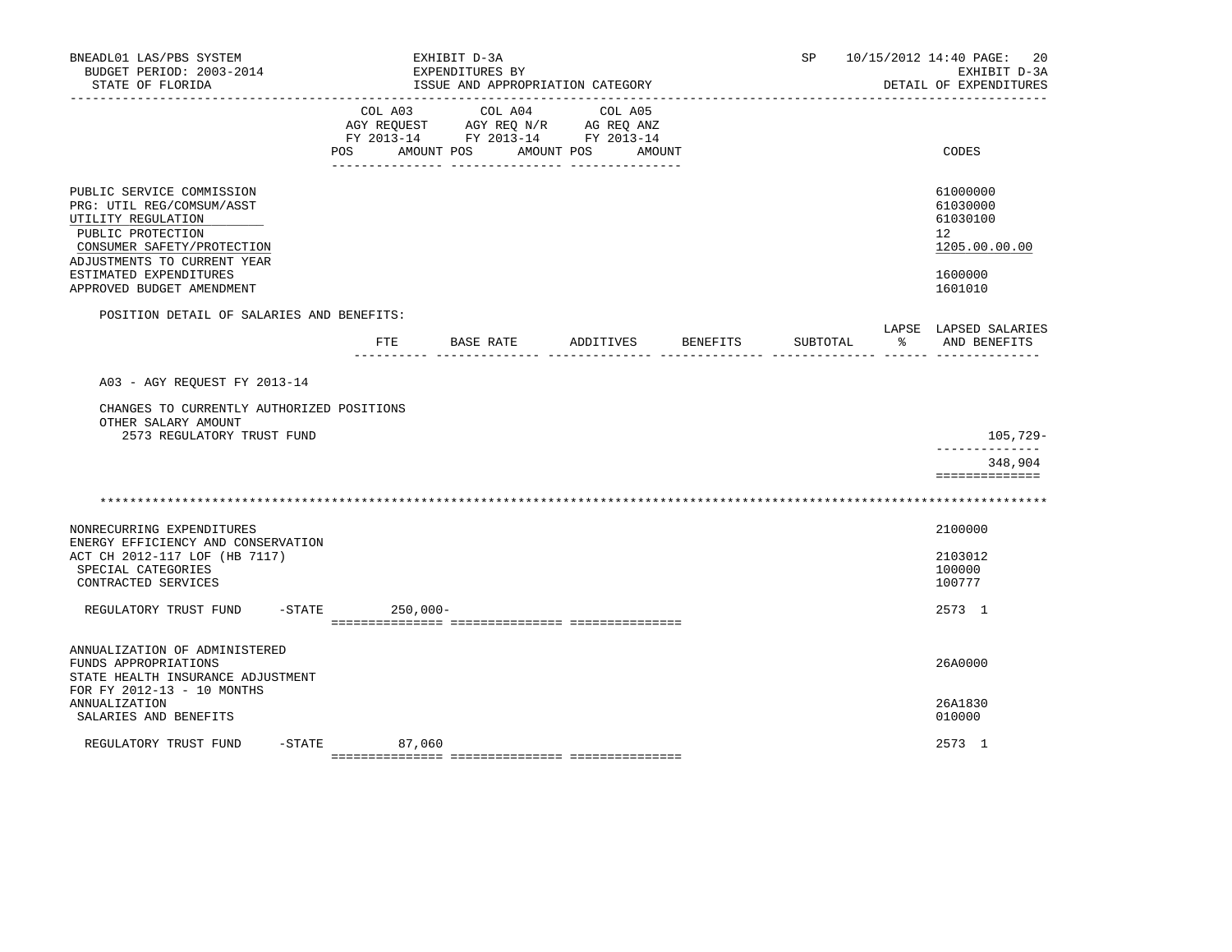| BNEADL01 LAS/PBS SYSTEM<br>BUDGET PERIOD: 2003-2014<br>STATE OF FLORIDA                                                         | EXHIBIT D-3A<br>EXPENDITURES BY<br>ISSUE AND APPROPRIATION CATEGORY                                                                   | SP | 10/15/2012 14:40 PAGE:<br>21<br>EXHIBIT D-3A<br>DETAIL OF EXPENDITURES |
|---------------------------------------------------------------------------------------------------------------------------------|---------------------------------------------------------------------------------------------------------------------------------------|----|------------------------------------------------------------------------|
|                                                                                                                                 | COL A03 COL A04 COL A05<br>AGY REQUEST AGY REQ N/R AG REQ ANZ<br>FY 2013-14 FY 2013-14 FY 2013-14<br>POS AMOUNT POS AMOUNT POS AMOUNT |    | CODES                                                                  |
| PUBLIC SERVICE COMMISSION<br>PRG: UTIL REG/COMSUM/ASST<br>UTILITY REGULATION<br>PUBLIC PROTECTION<br>CONSUMER SAFETY/PROTECTION |                                                                                                                                       |    | 61000000<br>61030000<br>61030100<br>12<br>1205.00.00.00                |
| TOTAL: CONSUMER SAFETY/PROTECTION<br>BY FUND TYPE                                                                               |                                                                                                                                       |    | 1205.00.00.00                                                          |
| SALARY RATE 7,267,365                                                                                                           | 153.00                                                                                                                                |    | 2000                                                                   |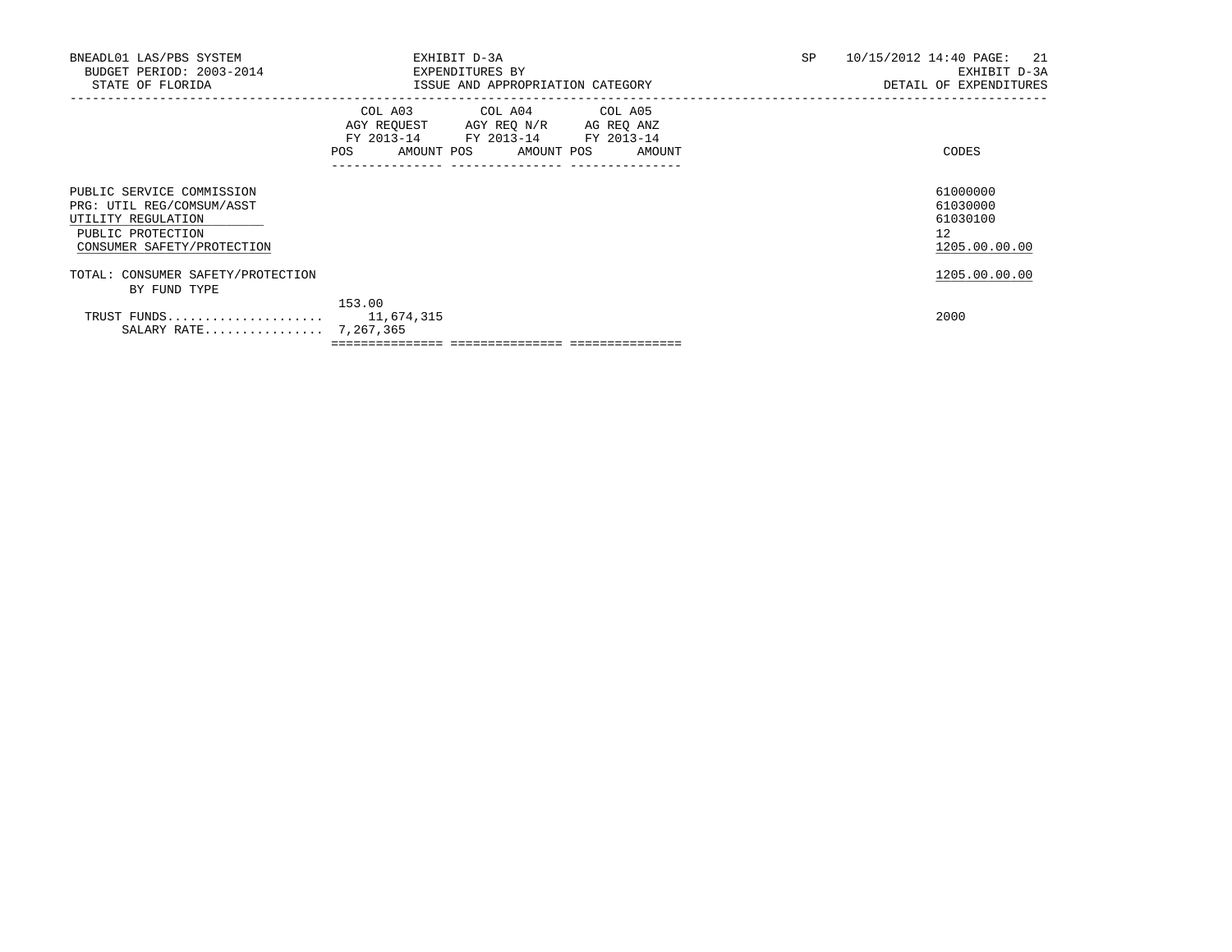| BNEADL01 LAS/PBS SYSTEM<br>BUDGET PERIOD: 2003-2014<br>STATE OF FLORIDA                                                                                                                                                                      | EXHIBIT D-3A<br>EXPENDITURES BY<br>ISSUE AND APPROPRIATION CATEGORY                                                                                                                                                                                               | 10/15/2012 14:40 PAGE: 22<br>SP <sub>2</sub><br>EXHIBIT D-3A<br>DETAIL OF EXPENDITURES               |
|----------------------------------------------------------------------------------------------------------------------------------------------------------------------------------------------------------------------------------------------|-------------------------------------------------------------------------------------------------------------------------------------------------------------------------------------------------------------------------------------------------------------------|------------------------------------------------------------------------------------------------------|
|                                                                                                                                                                                                                                              | COL A03 COL A04<br>COL A05<br>$\begin{tabular}{lllllll} AGY & \texttt{REQUEST} & \texttt{AGY} & \texttt{REG} & \texttt{N/R} & \texttt{AG} & \texttt{REQ} & \texttt{ANZ} \end{tabular}$<br>FY 2013-14 FY 2013-14 FY 2013-14<br>POS AMOUNT POS AMOUNT POS<br>AMOUNT | CODES                                                                                                |
| PUBLIC SERVICE COMMISSION<br>PRG: UTIL REG/COMSUM/ASST<br>AUDITING/PERF ANALYSIS<br>PUBLIC PROTECTION<br>CONSUMER SAFETY/PROTECTION<br>ESTIMATED EXPENDITURES<br>ESTIMATED EXPENDITURES - OPERATIONS<br>SALARY RATE<br>SALARY RATE 1,462,324 |                                                                                                                                                                                                                                                                   | 61000000<br>61030000<br>61030300<br>12 <sup>°</sup><br>1205.00.00.00<br>1000000<br>1001000<br>000000 |
| SALARIES AND BENEFITS                                                                                                                                                                                                                        |                                                                                                                                                                                                                                                                   | 010000                                                                                               |
| REGULATORY TRUST FUND                                                                                                                                                                                                                        | 31.00<br>-STATE 1,871,141                                                                                                                                                                                                                                         | 2573 1                                                                                               |
| <b>EXPENSES</b>                                                                                                                                                                                                                              |                                                                                                                                                                                                                                                                   | 040000                                                                                               |
| REGULATORY TRUST FUND                                                                                                                                                                                                                        | -STATE 421,398                                                                                                                                                                                                                                                    | 2573 1                                                                                               |
| SPECIAL CATEGORIES<br>CONTRACTED SERVICES                                                                                                                                                                                                    |                                                                                                                                                                                                                                                                   | 100000<br>100777                                                                                     |
| REGULATORY TRUST FUND                                                                                                                                                                                                                        | -STATE 12,955                                                                                                                                                                                                                                                     | 2573 1                                                                                               |
| RISK MANAGEMENT INSURANCE                                                                                                                                                                                                                    |                                                                                                                                                                                                                                                                   | 103241                                                                                               |
| REGULATORY TRUST FUND                                                                                                                                                                                                                        | $-$ STATE 8,646                                                                                                                                                                                                                                                   | 2573 1                                                                                               |
| TR/DMS/HR SVCS/STW CONTRCT                                                                                                                                                                                                                   |                                                                                                                                                                                                                                                                   | 107040                                                                                               |
| REGULATORY TRUST FUND                                                                                                                                                                                                                        | $-$ STATE 10, 345                                                                                                                                                                                                                                                 | 2573 1                                                                                               |
| TOTAL: ESTIMATED EXPENDITURES - OPERATIONS<br>TOTAL POSITIONS 31.00<br>TOTAL ISSUE<br>TOTAL SALARY RATE 1,462,324                                                                                                                            | 2,324,485                                                                                                                                                                                                                                                         | 1001000                                                                                              |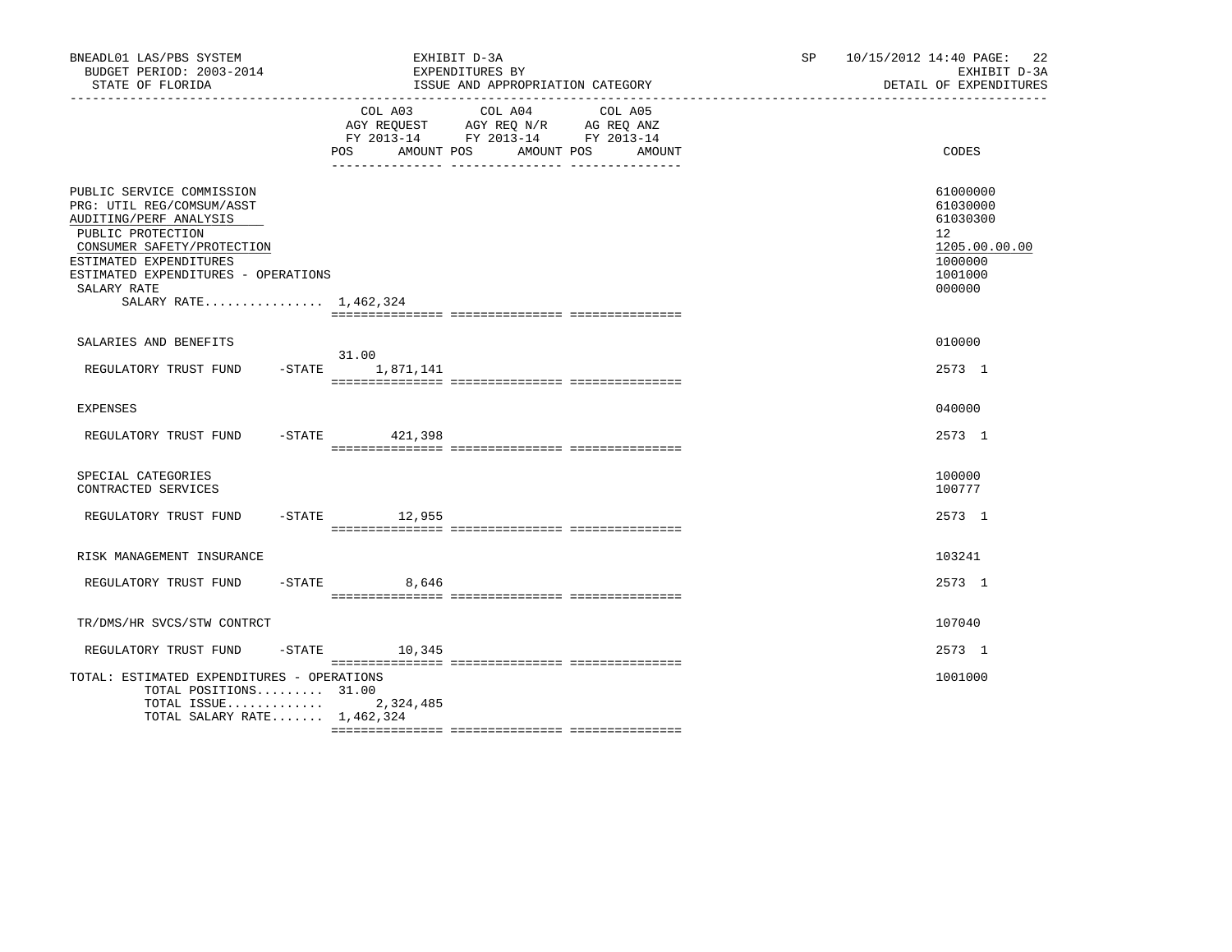| BNEADL01 LAS/PBS SYSTEM<br>BUDGET PERIOD: 2003-2014<br>STATE OF FLORIDA                                                                                                                                                                                      |           | EXHIBIT D-3A<br>EXPENDITURES BY<br>ISSUE AND APPROPRIATION CATEGORY                                                                                  | SP | 10/15/2012 14:40 PAGE: 23<br>EXHIBIT D-3A<br>DETAIL OF EXPENDITURES                               |
|--------------------------------------------------------------------------------------------------------------------------------------------------------------------------------------------------------------------------------------------------------------|-----------|------------------------------------------------------------------------------------------------------------------------------------------------------|----|---------------------------------------------------------------------------------------------------|
|                                                                                                                                                                                                                                                              |           | COL A03<br>COL A04<br>COL A05<br>AGY REQUEST AGY REQ N/R AG REQ ANZ<br>FY 2013-14 FY 2013-14 FY 2013-14<br>AMOUNT POS<br>AMOUNT POS<br>POS<br>AMOUNT |    | CODES                                                                                             |
| PUBLIC SERVICE COMMISSION<br>PRG: UTIL REG/COMSUM/ASST<br>AUDITING/PERF ANALYSIS<br>PUBLIC PROTECTION<br>CONSUMER SAFETY/PROTECTION<br>ESTIMATED EXPENDITURES<br>CASUALTY INSURANCE PREMIUM<br>ADJUSTMENT<br>SPECIAL CATEGORIES<br>RISK MANAGEMENT INSURANCE |           |                                                                                                                                                      |    | 61000000<br>61030000<br>61030300<br>12<br>1205.00.00.00<br>1000000<br>1001090<br>100000<br>103241 |
| REGULATORY TRUST FUND -STATE 1,686-                                                                                                                                                                                                                          |           |                                                                                                                                                      |    | 2573 1                                                                                            |
| FLORIDA RETIREMENT SYSTEM<br>CONTRIBUTION ADJUSTMENT FOR<br>FISCAL YEAR 2012-2013<br>SALARIES AND BENEFITS                                                                                                                                                   |           |                                                                                                                                                      |    | 1001240<br>010000                                                                                 |
| REGULATORY TRUST FUND -STATE                                                                                                                                                                                                                                 |           | 5,812                                                                                                                                                |    | 2573 1                                                                                            |
| ADJUSTMENT TO STATE HEALTH<br>INSURANCE PREMIUM CONTRIBUTION -<br>FISCAL YEAR 2012-13<br>SALARIES AND BENEFITS<br>REGULATORY TRUST FUND                                                                                                                      |           | $-$ STATE 4,069                                                                                                                                      |    | 1001830<br>010000<br>2573 1                                                                       |
| REALLOCATION OF HUMAN RESOURCES                                                                                                                                                                                                                              |           |                                                                                                                                                      |    |                                                                                                   |
| OUTSOURCING<br>SPECIAL CATEGORIES<br>TR/DMS/HR SVCS/STW CONTRCT                                                                                                                                                                                              |           |                                                                                                                                                      |    | 1005900<br>100000<br>107040                                                                       |
| REGULATORY TRUST FUND                                                                                                                                                                                                                                        | $-$ STATE | 592                                                                                                                                                  |    | 2573 1                                                                                            |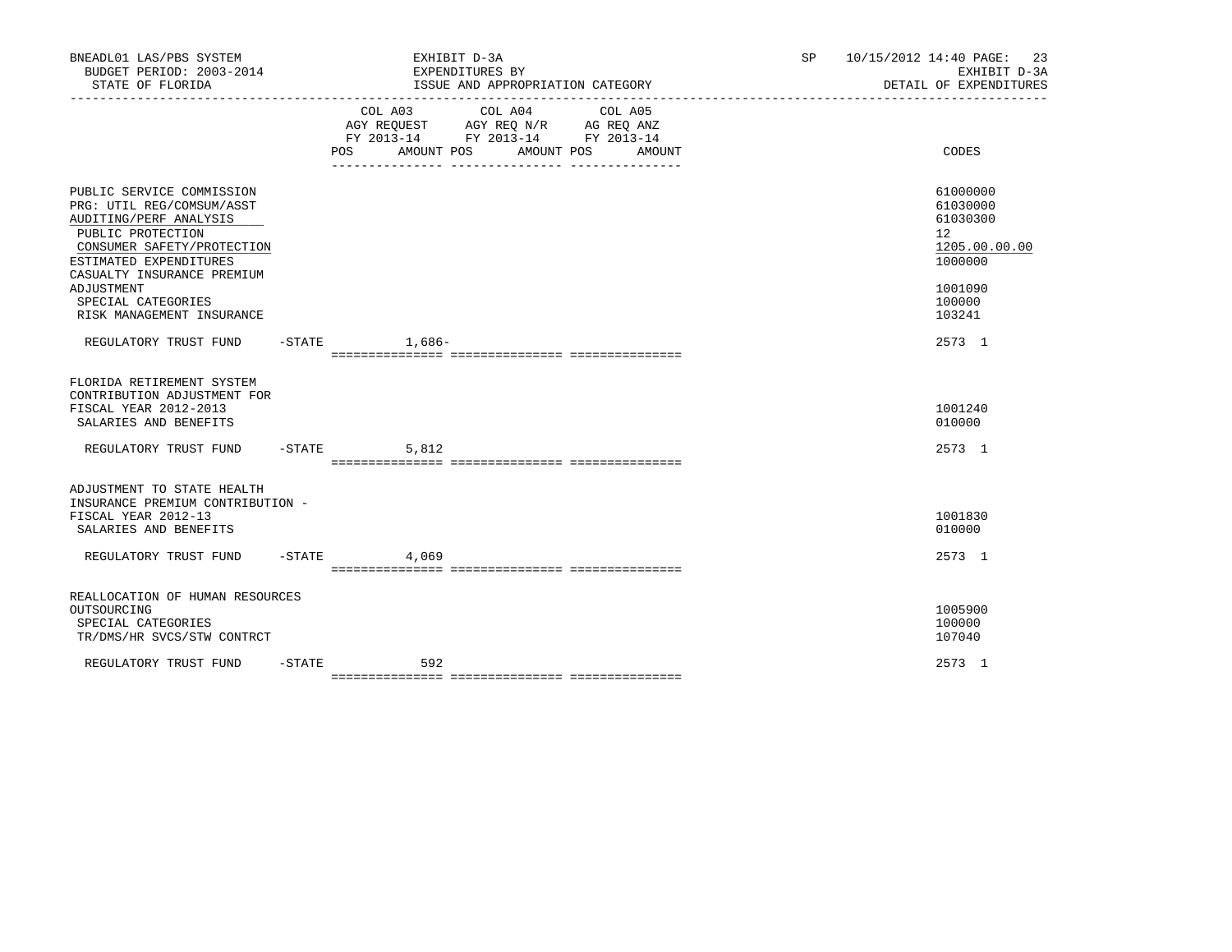| BNEADL01 LAS/PBS SYSTEM<br>BUDGET PERIOD: 2003-2014<br>STATE OF FLORIDA                                                                                                                                                                                        | EXHIBIT D-3A<br>EXPENDITURES BY<br>ISSUE AND APPROPRIATION CATEGORY                                                                   | SP 10/15/2012 14:40 PAGE:<br>2.4<br>EXHIBIT D-3A<br>DETAIL OF EXPENDITURES              |
|----------------------------------------------------------------------------------------------------------------------------------------------------------------------------------------------------------------------------------------------------------------|---------------------------------------------------------------------------------------------------------------------------------------|-----------------------------------------------------------------------------------------|
|                                                                                                                                                                                                                                                                | COL A03 COL A04 COL A05<br>AGY REQUEST AGY REQ N/R AG REQ ANZ<br>FY 2013-14 FY 2013-14 FY 2013-14<br>POS AMOUNT POS AMOUNT POS AMOUNT | CODES                                                                                   |
| PUBLIC SERVICE COMMISSION<br>PRG: UTIL REG/COMSUM/ASST<br>AUDITING/PERF ANALYSIS<br>PUBLIC PROTECTION<br>CONSUMER SAFETY/PROTECTION<br>ADJUSTMENTS TO CURRENT YEAR<br>ESTIMATED EXPENDITURES<br>APPROVED BUDGET AMENDMENT<br>SALARY RATE<br>SALARY RATE 36,118 |                                                                                                                                       | 61000000<br>61030000<br>61030300<br>12<br>1205.00.00.00<br>1600000<br>1601010<br>000000 |
| SALARIES AND BENEFITS                                                                                                                                                                                                                                          |                                                                                                                                       | 010000                                                                                  |
| REGULATORY TRUST FUND                                                                                                                                                                                                                                          | $-STATE$ 60,000                                                                                                                       | 2573 1                                                                                  |
| TOTAL: APPROVED BUDGET AMENDMENT<br>TOTAL ISSUE<br>TOTAL SALARY RATE 36,118                                                                                                                                                                                    | 60,000                                                                                                                                | 1601010                                                                                 |
|                                                                                                                                                                                                                                                                |                                                                                                                                       |                                                                                         |
| AGENCY ISSUE NARRATIVE:<br>2013-2014 BUDGET YEAR NARRATIVE:<br>Approved Budget Amendment EOG#: B0077                                                                                                                                                           | IT COMPONENT? NO                                                                                                                      |                                                                                         |

 Provides budget authority within the Regulatory Trust Fund from the Public Service Commission's Executive Direction and Support Services budget entity to the Utility Regulation and Consumer Assistance budget entity and the Auditing and Performance Analysis budget entity to implement an agency reorganization.

 Provides for the transfer of seven positions and corresponding rate from the Public Service Commission's Executive Direction and Support Services budget entity to the Utility Regulation and Consumer Assistance budget entity in order to reorganize by academic disciplines to provide management with the ability to better utilize staff. Provides for realignment of the salary rate across the Public Service Commission's five budget entities. \*\*\*\*\*\*\*\*\*\*\*\*\*\*\*\*\*\*\*\*\*\*\*\*\*\*\*\*\*\*\*\*\*\*\*\*\*\*\*\*\*\*\*\*\*\*\*\*\*\*\*\*\*\*\*\*\*\*\*\*\*\*\*\*\*\*\*\*\*\*\*\*\*\*\*\*\*\*\*\*\*\*\*\*\*\*\*\*\*\*\*\*\*\*\*\*\*\*\*\*\*\*\*\*\*\*\*\*\*\*\*\*\*\*\*\*\*\*\*\*\*\*\*\*\*\*\*